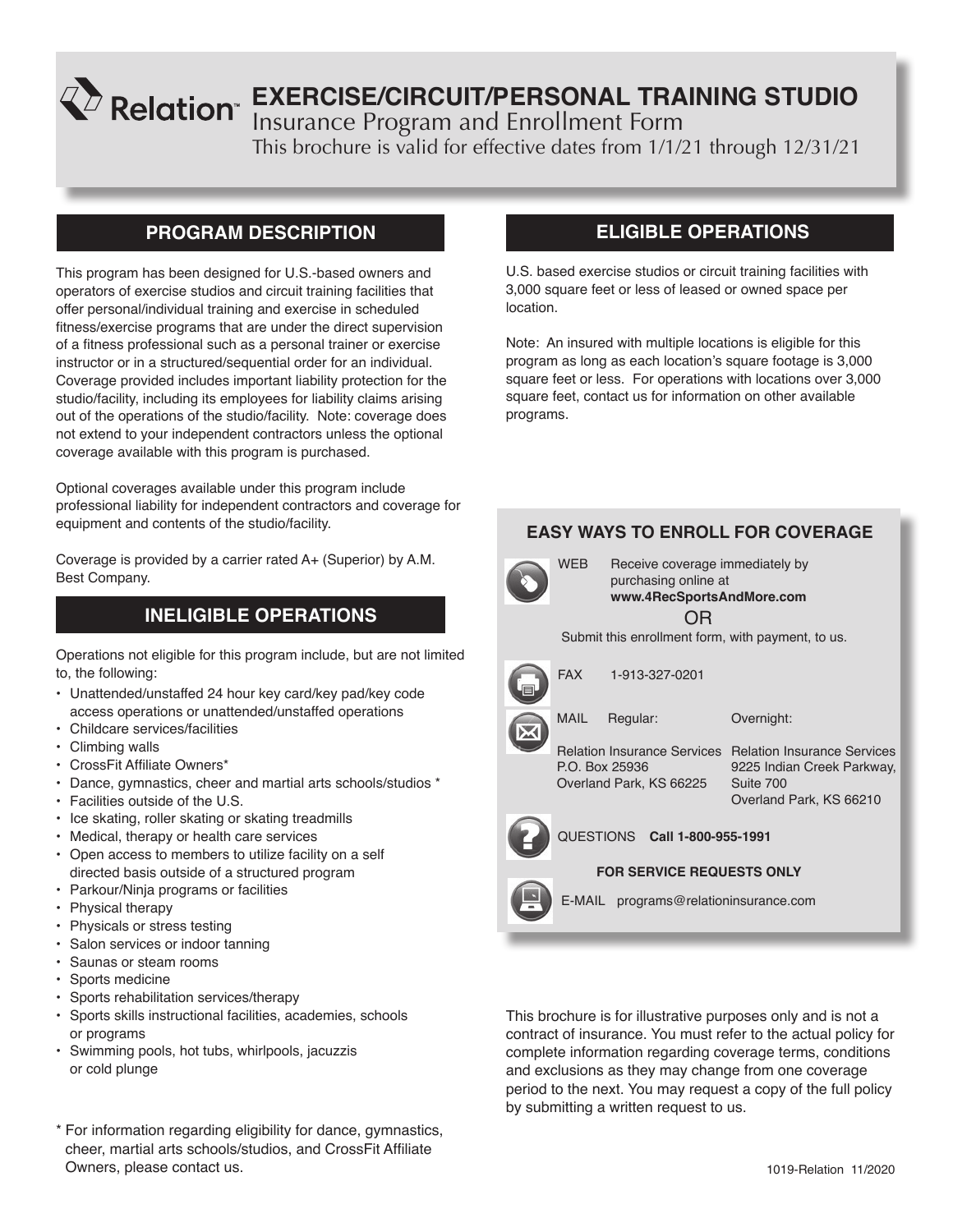# **COVERAGES AND LIMITS**

#### **On-site and Off-site Coverage:**

Applies to the instruction activities of you and your employees and the business operations at your insured premises and also extends to locations away from your insured premises (e.g.: training or class instruction at other locations).

| <b>Coverages</b>                                                                  | <b>Option 1</b>                                  | <b>Option 2</b>                                  | <b>Option 3</b>                                    | <b>Option 4</b>                                    | <b>Option 5</b>                        |
|-----------------------------------------------------------------------------------|--------------------------------------------------|--------------------------------------------------|----------------------------------------------------|----------------------------------------------------|----------------------------------------|
| <b>Commercial General Liability (CGL)</b>                                         | Limits                                           | Limits                                           | Limits<br>Limits                                   |                                                    | Limits                                 |
| Each Occurrence                                                                   | \$1,000,000                                      | \$2,000,000                                      | \$3,000,000                                        | \$4,000,000                                        | \$5,000,000                            |
| General Aggregate<br>(Other than Products-completed Operations)                   | \$5,000,000<br>per owned location                | \$5,000,000<br>per owned location                | \$5,000,000<br>per owned location                  | \$5,000,000<br>per owned location                  | \$5,000,000<br>per owned location      |
| Products-completed Operations Aggregate                                           | \$1,000,000                                      | \$2,000,000                                      | \$3,000,000                                        | \$4,000,000                                        | \$5,000,000                            |
| Personal and Advertising Injury                                                   | \$1,000,000                                      | \$2,000,000                                      | \$3,000,000                                        | \$4,000,000                                        | \$5,000,000                            |
| Medical Expense (other than participants)                                         | \$<br>5,000                                      | \$<br>5,000                                      | \$<br>5,000                                        | \$<br>5,000                                        | \$<br>5,000                            |
| Damage to Premises Rented to You<br>(Fire Legal Liability)                        | \$1,000,000                                      | \$1,000,000                                      | \$1,000,000                                        | \$1,000,000                                        | \$1,000,000                            |
| Hired Auto and Employers' Nonownership<br>(not provided while in Hawaii)          | \$1,000,000                                      | \$2,000,000                                      | \$3,000,000                                        | \$4,000,000                                        | \$5,000,000                            |
| <b>Professional Liability</b>                                                     | \$1,000,000                                      | \$2,000,000                                      | \$3,000,000                                        | \$4,000,000                                        | \$5,000,000                            |
| Legal Liability to Participants                                                   | \$1,000,000                                      | \$2,000,000                                      | \$3,000,000                                        | \$4,000,000                                        | \$5,000,000                            |
| <b>Rates</b> (per owned/operated location, per square feet)                       |                                                  |                                                  |                                                    |                                                    |                                        |
| 1 - $1,000$ square feet<br>1,001 - 2,000 square feet<br>2,001 - 3,000 square feet | \$<br>520.00<br>\$<br>1,040.00<br>\$<br>1,560.00 | \$<br>780.00<br>\$<br>1,560.00<br>\$<br>2,340.00 | 1,030.00<br>\$<br>\$<br>1,820.00<br>\$<br>2,730.00 | \$<br>1,280.00<br>\$<br>2,070.00<br>\$<br>2,980.00 | \$1,530.00<br>\$2,320.00<br>\$3,230.00 |

Coverage provided under this program includes:

**Commercial General Liability with Broadening Endorsement** – coverage which protects the insured against liability claims for bodily injury and property damage arising out of premises, operations, products and completed operations and personal and advertising injury. Additional or broadening coverages added with the broadening endorsement are:

- · Expected or intended injury resulting from the use of reasonable force to protect persons or property
- · Non-owned watercraft extended to 58 feet
- · Supplementary payments \$2,500 bail bonds, \$500 a day loss of earnings
- · Knowledge or Notice of Occurrence
- · Waiver of right of recovery
- · Bodily injury definition expanded to include mental anguish, mental injury, shock, fright, humiliation, emotional distress or death resulting from bodily injury, sickness or disease.
- · Damage to Premises Rented to You the term fire is replaced with fire, lightning, explosion, smoke and leaks from sprinklers
- · Additional coverages:
	- Emergency Real Estate Consultant Fee \$25,000
	- Identify Theft Exposure (for directors or officers) \$25,000
	- Key Individual Replacement Cost \$50,000
	- Lease Cancellation Moving Expense \$2,500
	- Temporary Meeting Place \$25,000
	- Terrorism Travel Reimbursement (for directors or officers)- \$25,000
	- Workplace Violence Counseling \$25,000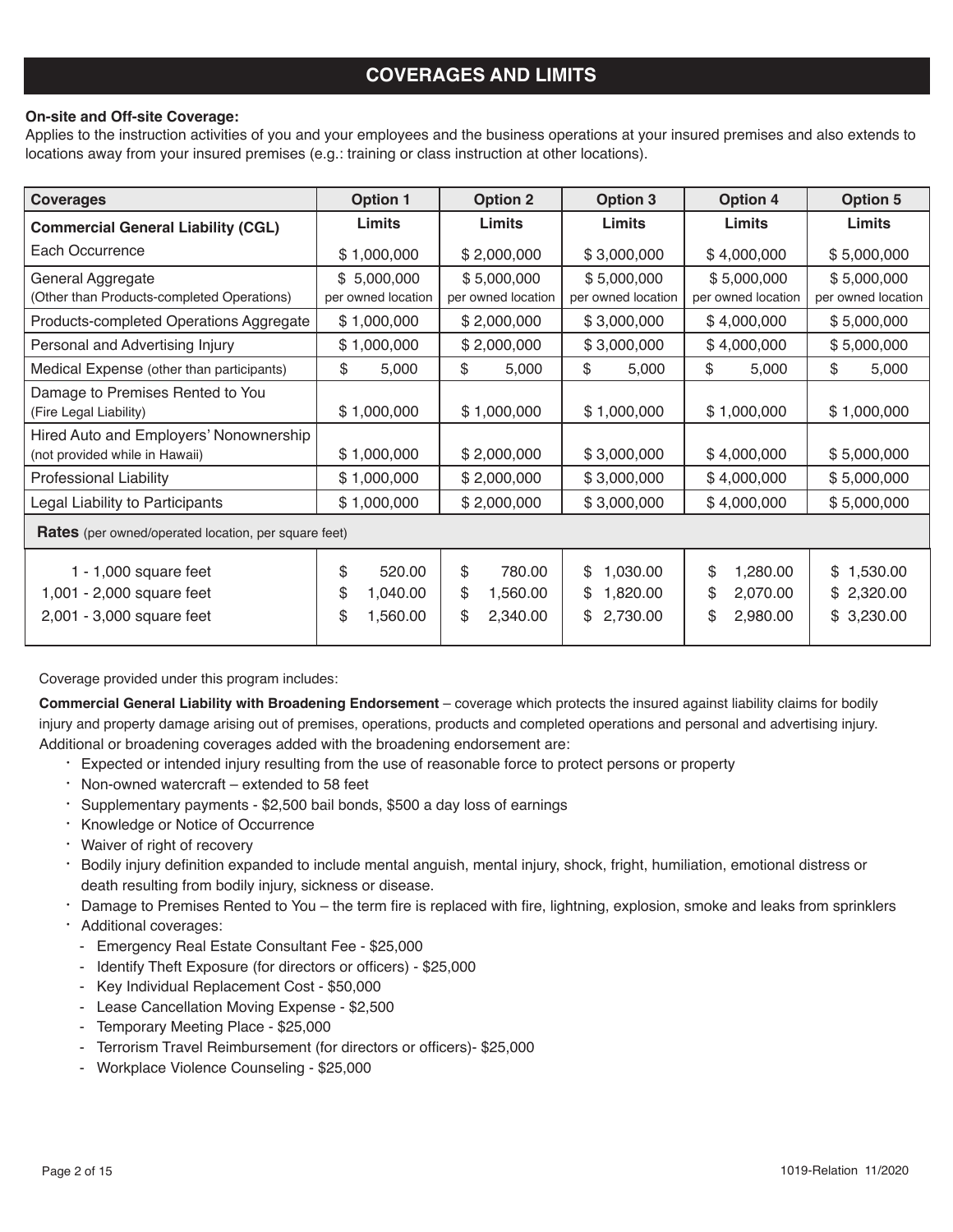# **COVERAGES AND LIMITS CONTINUED**

**Damage to Premises Rented to You** – This coverage is solely for the premises, and the contents of such premises, rented to you if the damage is caused by fire, lightning, explosion, smoke and leaks from sprinklers. Damage that is caused by something other than fire, lightning, explosion, smoke and leaks from sprinklers only applies to the premises, including the contents of such premises, rented to you for a period of 7 or fewer consecutive days.

**Legal Liability to Participants** – coverage which offers protection against bodily injury liability claims brought by persons participating in fitness/exercise activities under the direction of the insured.

**Professional Liability** – provides protection against wrongful acts (breach of duty, neglect, error, omission, misstatement or a misleading statement in the discharge of fitness/exercise activities) that occur under the operations of the insured.

**Hired Auto and Employers' Nonownership Liability** (not provided while in Hawaii) – coverage which protects the insured against liability claims arising out of the maintenance or use of motor vehicles hired or borrowed by the insured on a short-term basis, as well as coverage for those autos your organization does not own, lease, hire, rent or borrow that are used in conjunction with your operations. Coverage does not extend to the transporting of participants or to those vehicles that are rented, hired or borrowed on a long-term basis.

# **EXCLUSIONS**

The following represent only some of the exclusions contained in this policy.

- Abuse, molestation, harassment or sexual conduct
- Acupuncture
- All operations listed as ineligible
- Amusement devices (e.g.: rides, slides, inflatables, bungees, climbing walls, dunk tanks)
- Asbestos
- Athletic competitions held/sponsored by the insured or in which the insured's members participates
- 
- Communicable disease
- Cryogenic chambers/therapy
- Cycling (other than stationary)
- Employment-related practices
- Fungi or bacteria
- Instruction/activity held on or in open water (e.g.: lakes, ponds, ocean)
- Massage therapy
- The sport of boxing (contact/sparring) Sale or distribution of herbal, medicinal and/or nutritional products
	- Training programs for law enforcement, public safety and military personnel
	- Transportation of participants/members
	- Violation of statutes that govern e-mails, faxes, phone calls or other methods of sending materials or information
	- The sport of wrestling

# **OPTIONAL COVERAGES AVAILABLE**

#### **Liability for Independent Contractors (non-employees)**

This coverage option allows you to purchase liability for those independent contractor (non-employees) instructors or trainers while they are conducting instruction activities on behalf of your studio/facility operations.

Coverage Conditions:

- 1. You must have commercial general liability coverage for your studio/facility with our Exercise/Personal Training Studio RPG Insurance Program and coverage must follow the same limit option purchased for your location(s).
- 2. Coverage will be effective the day after we receive the request with premium and will expire on the expiration date of your Exercise/Personal Training Studio RPG Insurance Program.
- 3. A U.S.-based instructor age 18 or older conducting private or group instruction on your behalf for any of the following is eligible for this coverage.
	- Acro dance

• Aerobics

- Cardio kickboxing • Children's fitness
- Acrobatic/partner yoga

• Aerial/anti-gravity/suspended yoga

- programs
	- Dance
	- Exercise
- Hoop fitness • Personal training

• Fitness bootcamp • GYROTONIC®

- Pilates
	-
- 4. Ineligible instructors or those offering the following operations that are not eligible for this coverage are:
	-

(certified instructors only)

- Certified athletic trainers Instruction of sport skills activities<br>• Coaching of organized competitive athletic teams Instructor's employment as an exe
- 
- 
- Coaching of organized competitive athletic teams Instructor's employment as an exempt or non-exempt<br>• Instructors under the age of 18 **Fig. 1998** Instructors under the age of 18 employee of a school, university or college
- 5. This coverage is 100% fully earned at inception.

| Rate* (annual)                | <b>Option 1</b>  | <b>Option 2</b>  |          | <b>Option 4</b>  | Option 5         |  |
|-------------------------------|------------------|------------------|----------|------------------|------------------|--|
|                               | \$1,000,000      | \$2,000,000      |          | \$4,000,000      | \$5,000,000      |  |
|                               | <b>CGL Limit</b> | <b>CGL Limit</b> |          | <b>CGL Limit</b> | <b>CGL Limit</b> |  |
| On-site and off-site coverage | \$300.00         | \$450.00         | \$700.00 | \$950.00         | \$1,200.00       |  |

\*Operations with more than 10 independent contractors may be subject to additional underwriting and premium.

- 
- 
- Yoga
- ZUMBA®
- Tumbling (floor only, no gymnastic apparatus)
- 
- Spinning • Tai chi
-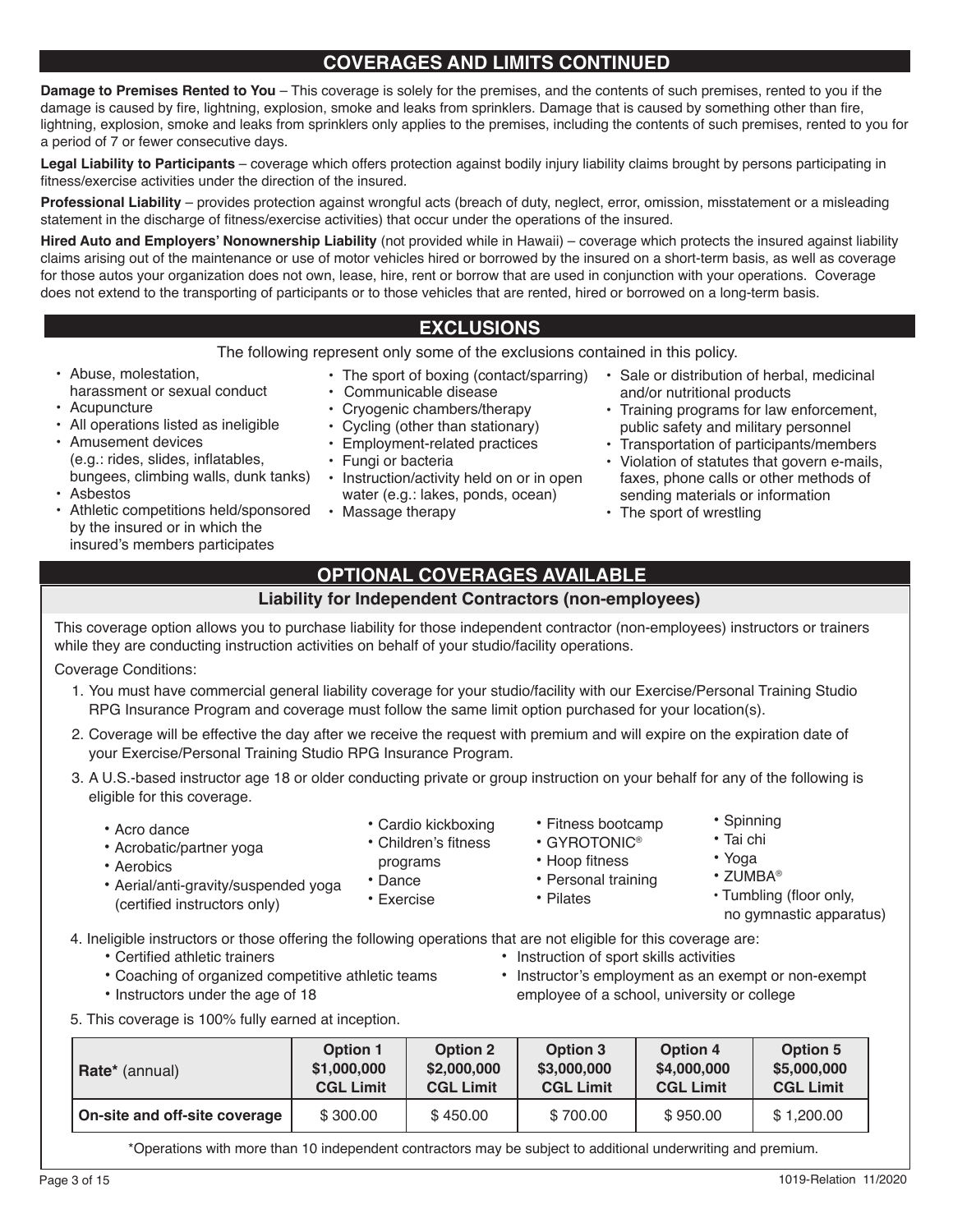# **OPTIONAL COVERAGES AVAILABLE CONTINUED**

### **Equipment and Contents Coverage (Inland Marine)**

This provides coverage for direct loss or damage to your supplies and equipment, furnishings, improvements and betterments, signs and non-structural glass due to fire, theft, vandalism or other covered causes (subject to actual policy terms and conditions). You must insure the full replacement cost of all of your equipment and contents to avoid a co-insurance penalty at the time of loss. Should you add additional equipment or contents to your inventory, please contact us to have your insured value amended to avoid a co-insurance penalty.

Additional coverages automatically included in the coverage form are

- Business Income with Extra Expense Actual Loss Sustained (up to \$50,000)
- Money and Securities Coverage \$10,000 any one occurrence
- Valuable Papers and Records Coverage \$10,000 at premises / \$2,500 away from premises
- Account Receivable Coverage \$10,000 at premises / \$2,500 away from premises
- Employee Dishonesty \$5,000 any one occurrence
- Forgery or Alteration \$10,000 for any loss
- Robbery or Safe Burglary of Other Property \$10,000 inside premises / \$10,000 outside the premises

Coverage Conditions:

- 1. Coverage is not available on a stand-alone basis. You must have commercial general liability coverage for your studio or organization with our Exercise/Circuit/Personal Training Studio RPG Insurance Program.
- 2. Coverage will be effective the day after we receive the proper completed enrollment form with premium and will expire on the expiration date of your Exercise/Circuit/Personal Training Studio RPG Insurance Program.
- 3. Receipt of purchase is required at the time of loss to show verification of purchase for improvements or betterments.

| <b>Total Value per Location</b> | Rate   | <b>Deductible</b> | <b>Minimum Premium</b> |
|---------------------------------|--------|-------------------|------------------------|
| 1 - \$ 10,000                   | \$.03  | 250               | \$100.00               |
| 10,001 - \$100,000              | \$.026 | \$1,000           | \$100.00               |
| $$100,001 +$                    | \$.026 | \$2,500           | \$100.00               |

# **Sexual Abuse or Sexual Molestation Liability OR**

#### **Abuse, Molestation, Harassment or Sexual Conduct Defense Cost Reimbursement**

This program includes two options for coverage for claims arising out of sexual abuse or sexual molestation:

- Option 1: \$1,000,000 of liability coverage for sums the insured becomes legally obligated to pay as damages because of loss arising out of any actual or threatened sexual abuse or sexual molestation. This limit is part of, and not in addition to, the general liability limit section.
- Option 2: \$100,000 of coverage for reimbursement of defense costs only resulting from claims arising out of abuse, molestation, harassment or sexual conduct.

Coverage Conditions:

- 1. Coverage is contingent upon completion, as well as review and approval from us, of the underwriting questions found on page 10.
- 2. Coverage is not available on a stand-alone basis. You must have commercial general liability coverage for your studio with our Exercise/Circuit/Personal Training Studio RPG Insurance Program.
- 3. Only one option may be purchased.
- 4. This coverage is 100% fully earned at inception.

| <b>Rates</b>                                                                                                  |                                                     |
|---------------------------------------------------------------------------------------------------------------|-----------------------------------------------------|
| <b>Options</b>                                                                                                | <b>Rates</b>                                        |
| <b>Option 1 - \$1,000,000</b><br>Sexual Abuse or Sexual Molestation Liability                                 | See page 10 for rates<br>(\$150.00 minimum premium) |
| <b>Option 2 - \$100,000</b><br>Abuse, Molestation, Harassment or Sexual Conduct<br>Defense Cost Reimbursement | \$100.00<br>(Flat rate)                             |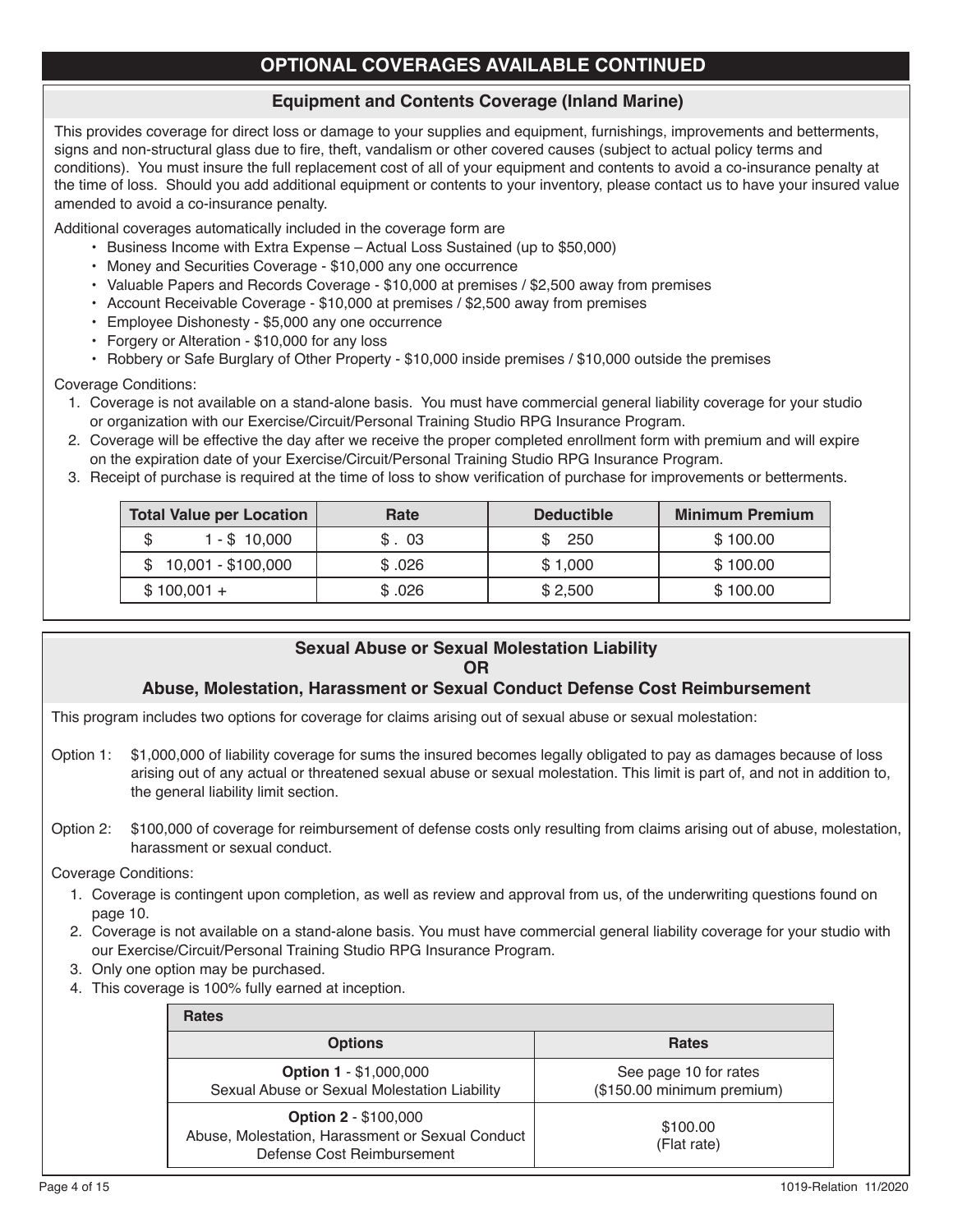#### **1. Is coverage under this policy extended to independent contractors (non-employees) working on behalf of the studio?**

Independent contractors (non-employees) are covered only if the optional coverage available with this program is purchased. If this optional coverage is not purchased, as a studio/facility owner, you need to require that all independent contractors (non-employees) working at your location(s) obtain professional liability coverage and name your business as an additional insured to their instructor policy and submit proof of this coverage to you.

#### **2. Do I have coverage for virtual training?**

Coverage does extend to virtual training provided by you (the named insured) to your clients/members. The policy is intended to extend bodily injury coverage for training available to your clients/members only (through a private platform such as a password protected website or a closed Facebook group) - Coverage does not extend to any training material that is accessible to the general public.

Reasonable precautions should be taken when assessing potential new clients/members online, including but not limited to: health assessments, waivers/release forms, and interviews prior to instruction or training. We encourage you to consult with an attorney to consider special waiver/release agreements that will apply specifically to virtual training.

Virtual training/instruction does not extend to any training/instruction that includes gymnastic apparatuses, tumbling, or stunting (including pyramids), or in-water activities. We do not provide coverage for cyber liability, so if you are taking payment or collecting personal information online and it is compromised, there would be no coverage under the general liability policy.

#### **3. I have been asked by my landlord to add them as an additional insured to my policy. What does this mean and how do I do that?**

An additional insured is an entity which has an insurable interest for claims arising out of your negligence as the named insured. Such possible entities are a landlord or sponsor. By providing an entity additional insured status they now are entitled to defense and indemnity (if the policy limits have not been exhausted) under your policy with no responsibility for premium payments.

#### **4. Will we receive a policy after submitting the enrollment form?**

You will receive a certificate of insurance as proof of coverage. Coverage is offered exclusively through Sports, Leisure and Entertainment Risk Purchasing Group (RPG). The RPG receives a master policy from the company. Submission of this enrollment form confirms your desire to receive coverage through the RPG. Each member receives their own certificate of insurance as their evidence of coverage. The limits of insurance apply individually to each insured member organization-there are no shared limits of liability with any other members. A copy of the RPG master policy can be requested in writing to: Relation Insurance Services, P.O. Box 25936, Overland Park, KS 66225 or programs@relationinsurance.com.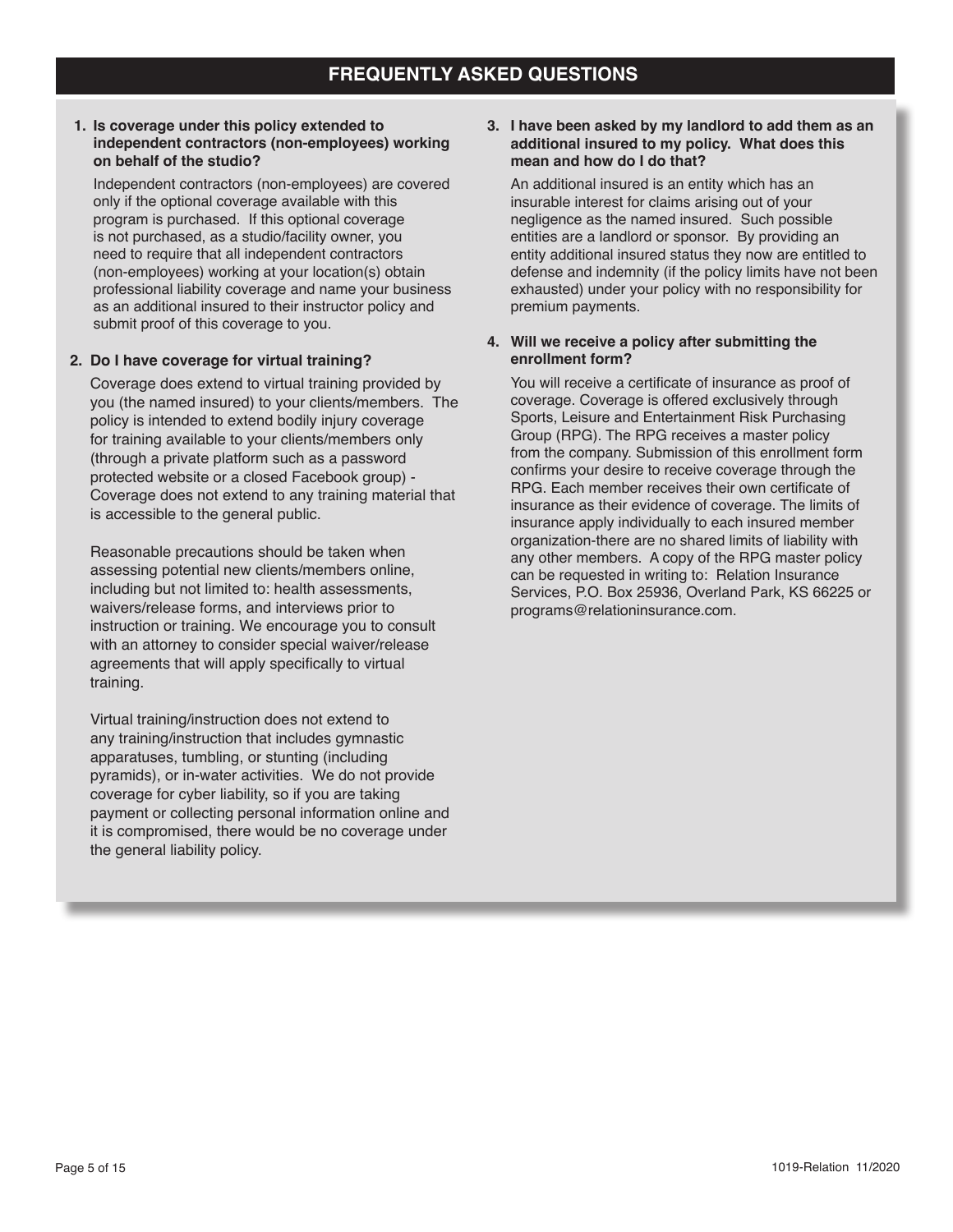# $\mathbb{Z}$  Relation Enrollment Form - Exercise/Circuit/Personal Training Studio Program

Valid for effective dates from 1/1/21 through 12/31/21

Completion of this enrollment form confirms your desire to obtain insurance through the Sports, Leisure and Entertainment Risk Purchasing Group. A risk purchasing group (RPG) provides group purchasing power for similar risks resulting in potential advantageous coverage terms, competitive rates, risk management bulletins, and rewards for favorable group loss experience. An RPG administration fee may be charged. The submission of this enrollment form and/or the acceptance of payment does not guarantee coverage. Certain operations are not eligible for coverage by this program. We reserve the right to decline any request for coverage.

### **TO AVOID PROCESSING DELAYS, PLEASE:**

- **1. Complete all sections (print legibly)**
- **2. Sign and date where required**
- **3. Remit completed enrollment form (pages 6-15) with payment**

| personal name or DBA. | Note: This is the name that will appear on your Certificate of Insurance. If your company is a Sole Proprietorship, then this will be your |  |  |
|-----------------------|--------------------------------------------------------------------------------------------------------------------------------------------|--|--|
|                       | Applicant is a: $\bigcirc$ Sole Proprietorship $\bigcirc$ Limited Liability Co. $\bigcirc$ Corporation $\bigcirc$ Partnership              |  |  |
|                       |                                                                                                                                            |  |  |
|                       |                                                                                                                                            |  |  |
|                       |                                                                                                                                            |  |  |
|                       |                                                                                                                                            |  |  |
|                       |                                                                                                                                            |  |  |

|                  |                          | Please list locations you own or operate on a 24 hour basis, if different than the mailing location above.<br>(Note: Temporary leased spaces or mobile program sites should not be listed here, only your owned/operated location sites. You can add<br>temporary/mobile locations on the certificate request section if evidence of coverage or additional insured status is needed) |      |       |          |
|------------------|--------------------------|---------------------------------------------------------------------------------------------------------------------------------------------------------------------------------------------------------------------------------------------------------------------------------------------------------------------------------------------------------------------------------------|------|-------|----------|
| <b>LOCATIONS</b> | Loc $#1$ :<br>Loc $#2$ : | <b>Street Address</b>                                                                                                                                                                                                                                                                                                                                                                 | City | State | Zip Code |
|                  |                          | <b>Street Address</b>                                                                                                                                                                                                                                                                                                                                                                 | City | State | Zip Code |

**DATES**

Annual coverage will begin the day after the completed enrollment form and premium are received and approved by us, or on a later date you specify below. (If renewing coverage, please provide the expiration date of your current policy.)

 $\bigcirc$  Start my coverage on this date: \_\_\_\_\_ / \_\_\_\_\_ / \_\_\_\_\_\_

**Relation Insurance Services - Specialty Risk, Inc. • P.O. Box 25936 • Overland Park, KS 66225 • 1-800-955-1991 E-mail = programs@relationinsurance.com • Fax 1-913-327-0201 • www.4RecSportsAndMore.com** CA #0H18178, TX #1657333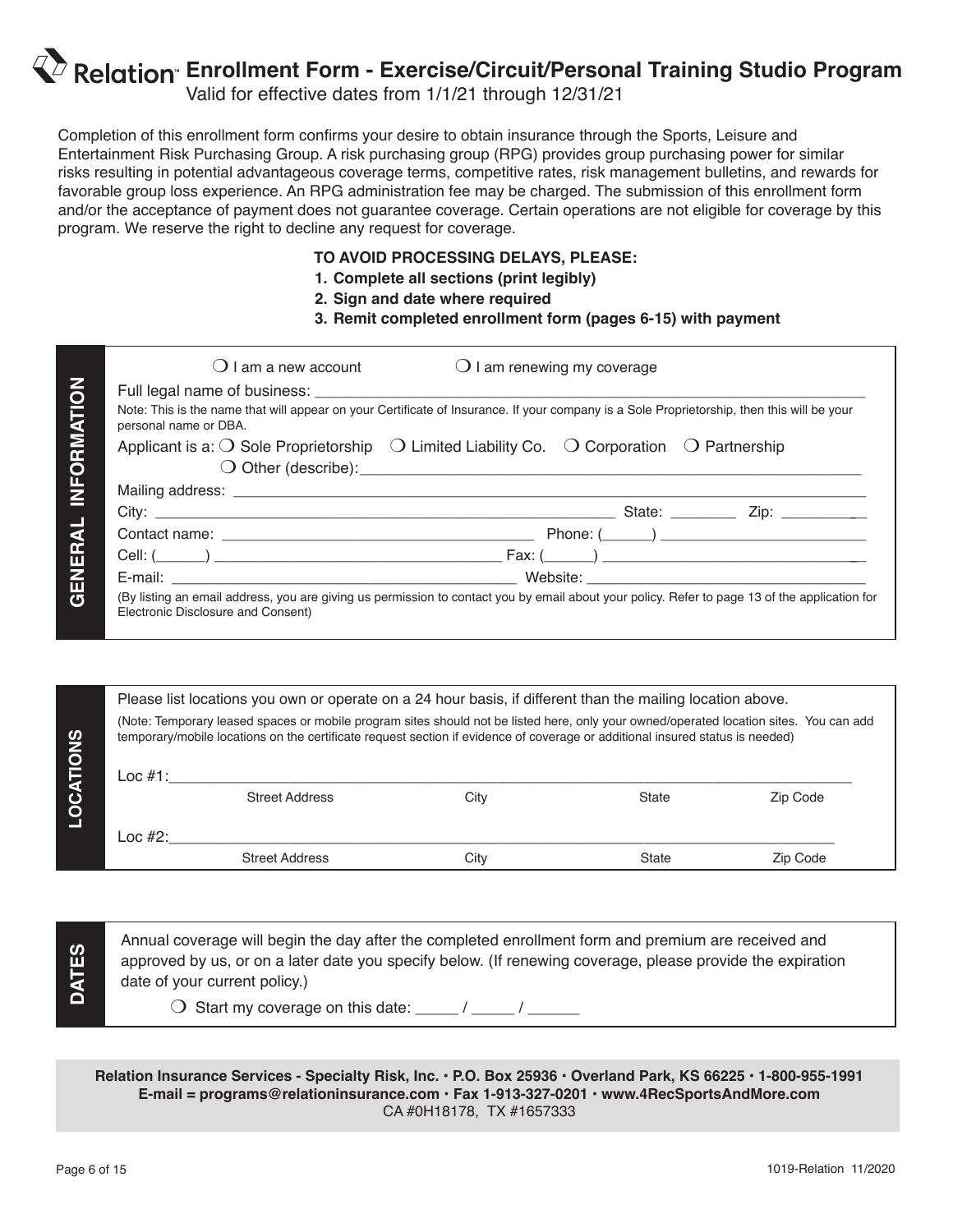|                             | 1. Are patrons under the direct supervision of an instructor or trainer at all times<br>during the activities and/or are operations exclusively circuit training?                                                                                                                                                                                                                                                                                                                                                                                                                                                                                                                                                                                                                                                                                                                             | $\bigcirc$ Yes |                              | $\bigcirc$ No         |
|-----------------------------|-----------------------------------------------------------------------------------------------------------------------------------------------------------------------------------------------------------------------------------------------------------------------------------------------------------------------------------------------------------------------------------------------------------------------------------------------------------------------------------------------------------------------------------------------------------------------------------------------------------------------------------------------------------------------------------------------------------------------------------------------------------------------------------------------------------------------------------------------------------------------------------------------|----------------|------------------------------|-----------------------|
|                             | 2. Is a representative from your business on-site during your business hours?                                                                                                                                                                                                                                                                                                                                                                                                                                                                                                                                                                                                                                                                                                                                                                                                                 | $\bigcirc$ Yes |                              | $\bigcirc$ No         |
|                             | 3. Do you have locations outside of the U.S.?                                                                                                                                                                                                                                                                                                                                                                                                                                                                                                                                                                                                                                                                                                                                                                                                                                                 | $\bigcirc$ Yes |                              | $\bigcirc$ No         |
|                             | 4. Is your studio/facility a dance, gymnastics, cheer or martial arts school/studio?                                                                                                                                                                                                                                                                                                                                                                                                                                                                                                                                                                                                                                                                                                                                                                                                          | $\bigcirc$ Yes |                              | $\bigcirc$ No         |
|                             | 5. Does your studio/facility have any of the following features or services?                                                                                                                                                                                                                                                                                                                                                                                                                                                                                                                                                                                                                                                                                                                                                                                                                  | $\bigcirc$ Yes |                              | $\bigcirc$ No         |
| <b>BUSINESS INFORMATION</b> | • Childcare services<br>· Salon services or indoor tanning<br>• Climbing walls<br>· Sports medicine<br>• CrossFit licensed services<br>• Sports rehabilitation services/therapy<br>· Sports skills instructional programs<br>• Ice skating, roller skating or skating<br>· Swimming pools, saunas, steam rooms,<br>treadmills<br>hot tubs, whirlpools, jacuzzis or cold plunge<br>• Medical, therapy or health care services<br>• Physical therapy, physicals or stress testing<br>The exposures/activities listed above are not eligible under this program. If you have answered yes to any of the questions,<br>please contact our office to determine if other coverage/program options are available, or visit us online to review additional<br>fitness insurance programs available.<br>6. Do you have any independent contractors (non-employees) working at your<br>studio/facility? |                | $\bigcirc$ Yes $\bigcirc$ No |                       |
|                             | 7. FOR NEW ACCOUNTS ONLY<br>Do you have current coverage in place?<br>If no, please check/explain:<br>O New business operation O Other, please explain: ______________________________<br>If yes:                                                                                                                                                                                                                                                                                                                                                                                                                                                                                                                                                                                                                                                                                             |                | $\bigcirc$ Yes $\bigcirc$ No |                       |
|                             | b) Is your current carrier non-renewing your coverage?                                                                                                                                                                                                                                                                                                                                                                                                                                                                                                                                                                                                                                                                                                                                                                                                                                        |                | $\bigcirc$ Yes $\bigcirc$ No |                       |
|                             |                                                                                                                                                                                                                                                                                                                                                                                                                                                                                                                                                                                                                                                                                                                                                                                                                                                                                               |                |                              |                       |
|                             | c) In the past 4 years, have you had any losses?                                                                                                                                                                                                                                                                                                                                                                                                                                                                                                                                                                                                                                                                                                                                                                                                                                              |                | O Yes O No                   |                       |
|                             | If yes, please provide current loss runs with at least 4 years of loss history, including your current year.<br>In addition, please describe any liability or medical claims over \$5,000 that have been paid under your<br>insurance coverage for those years.                                                                                                                                                                                                                                                                                                                                                                                                                                                                                                                                                                                                                               |                |                              |                       |
|                             |                                                                                                                                                                                                                                                                                                                                                                                                                                                                                                                                                                                                                                                                                                                                                                                                                                                                                               |                |                              |                       |
|                             |                                                                                                                                                                                                                                                                                                                                                                                                                                                                                                                                                                                                                                                                                                                                                                                                                                                                                               |                |                              |                       |
|                             |                                                                                                                                                                                                                                                                                                                                                                                                                                                                                                                                                                                                                                                                                                                                                                                                                                                                                               |                |                              |                       |
|                             |                                                                                                                                                                                                                                                                                                                                                                                                                                                                                                                                                                                                                                                                                                                                                                                                                                                                                               |                |                              |                       |
|                             | Page 7 of 15                                                                                                                                                                                                                                                                                                                                                                                                                                                                                                                                                                                                                                                                                                                                                                                                                                                                                  |                |                              | 1019-Relation 11/2020 |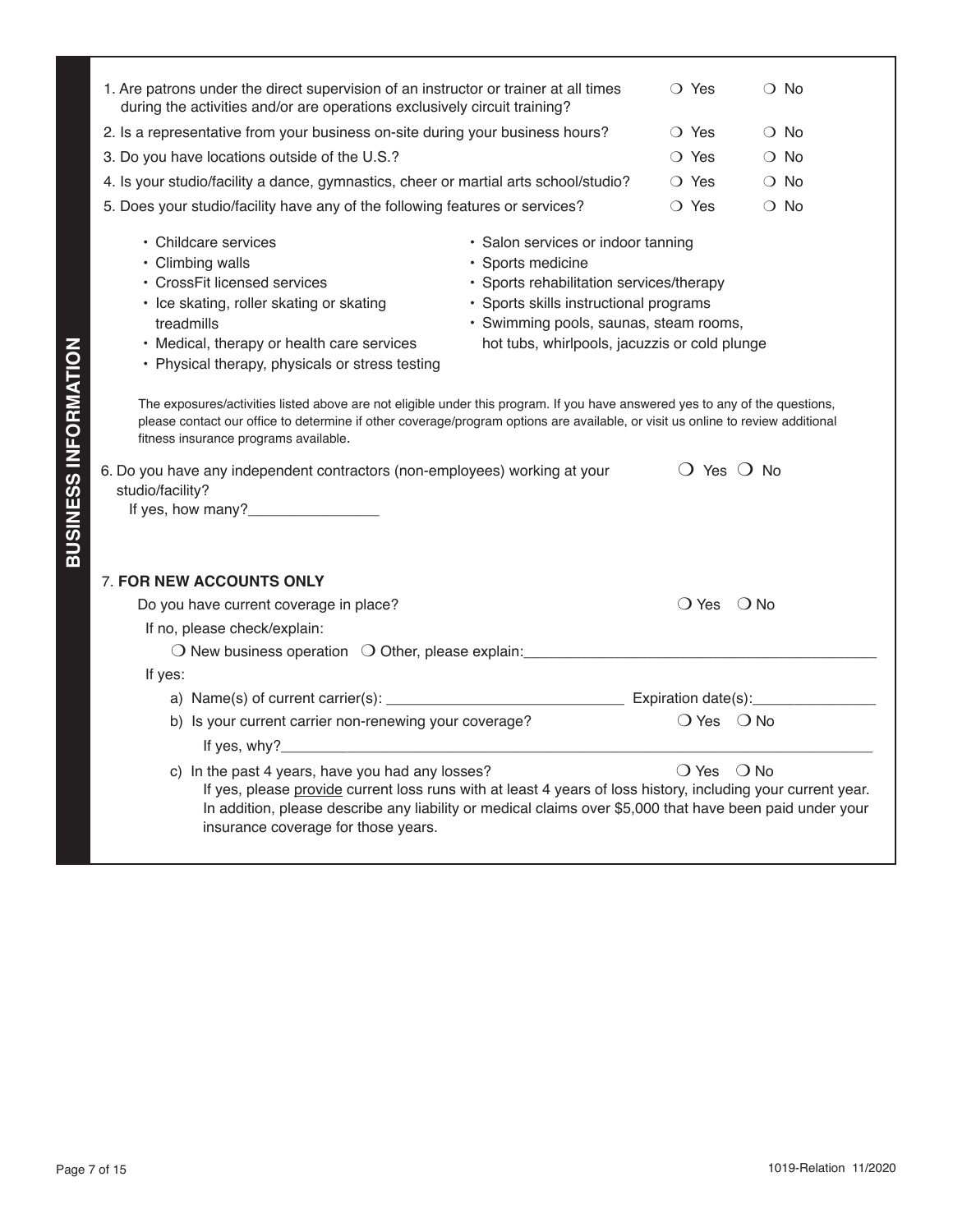# **PROGRAM PREMIUM CALCULATION**

**Select the applicable option.** NOTE: If you have more than one location, you must select the same limit and coverage option for all locations.

| <b>On-Site and Off-Site Coverage</b><br>Coverage applies to the operations of the<br>studio at their own insured location(s) and<br>also extends to their operations conducted<br>at locations owned/operated by others. | <b>Option 1</b><br>$\lambda$<br>1,000,000<br>S<br><b>CGL Limit</b> | $\bigcirc$ Option 2<br>2,000,000<br>S<br><b>CGL Limit</b> | $\bigcirc$ Option 3<br>\$3,000,000<br><b>CGL Limit</b> | $\bigcirc$ Option 4<br>\$4,000,000<br><b>CGL Limit</b> | Option 5<br>5,000,000<br>S.<br><b>CGL Limit</b>   |
|--------------------------------------------------------------------------------------------------------------------------------------------------------------------------------------------------------------------------|--------------------------------------------------------------------|-----------------------------------------------------------|--------------------------------------------------------|--------------------------------------------------------|---------------------------------------------------|
| $1 - 1,000$ square feet<br>$1,001 - 2,000$ square feet<br>$2,001 - 3,000$ square feet                                                                                                                                    | 520.00<br>040.00<br>S<br>.560.00<br>S                              | 780.00<br>1.560.00<br>S<br>2.340.00                       | 1,030.00<br>1.820.00<br>2,730.00<br>S.                 | 1.280.00<br>2.070.00<br>2.980.00                       | 1,530.00<br>S<br>2,320.00<br>\$<br>3,230.00<br>\$ |

#### **Square Footage and Premiums (per location)**

l

| Location # as per Page 6 | <b>Square Footage</b> | <b>Premium</b> |
|--------------------------|-----------------------|----------------|
| Location $#1$            |                       | Φ              |
| Location #2              |                       | D              |
| <b>Total Premium</b>     |                       |                |

# **OPTIONAL COVERAGES PREMIUM CALCULATION**

**Liability for Independent Contractors (Non-Employees) Coverage**

#### m **Check here and skip this section if you do not want this coverage option**

Coverage for these instructors only applies while they are conducting activities on behalf of your studio/facility. You must choose the same limit option that was selected for your studio/facility above.

Please select one coverage.

| <b>Rate</b> * (annual)        | <b>Option 1</b><br>\$1,000,000<br><b>CGL Limit</b> | Option 3<br><b>Option 2</b><br>\$3,000,000<br>\$2,000,000<br><b>CGL Limit</b><br><b>CGL Limit</b> |                      | <b>Option 4</b><br>\$4,000,000<br><b>CGL Limit</b> | Option 5<br>\$5,000,000<br><b>CGL Limit</b> |
|-------------------------------|----------------------------------------------------|---------------------------------------------------------------------------------------------------|----------------------|----------------------------------------------------|---------------------------------------------|
| On-site and off-site coverage | $\bigcirc$ \$ 300.00                               | $\bigcirc$ \$ 450.00                                                                              | $\bigcirc$ \$ 700.00 | $\bigcirc$ \$ 950.00                               | $\bigcirc$ \$ 1,200.00                      |

\*Operations with more than 10 independent contractors may be subject to additional underwriting and premium.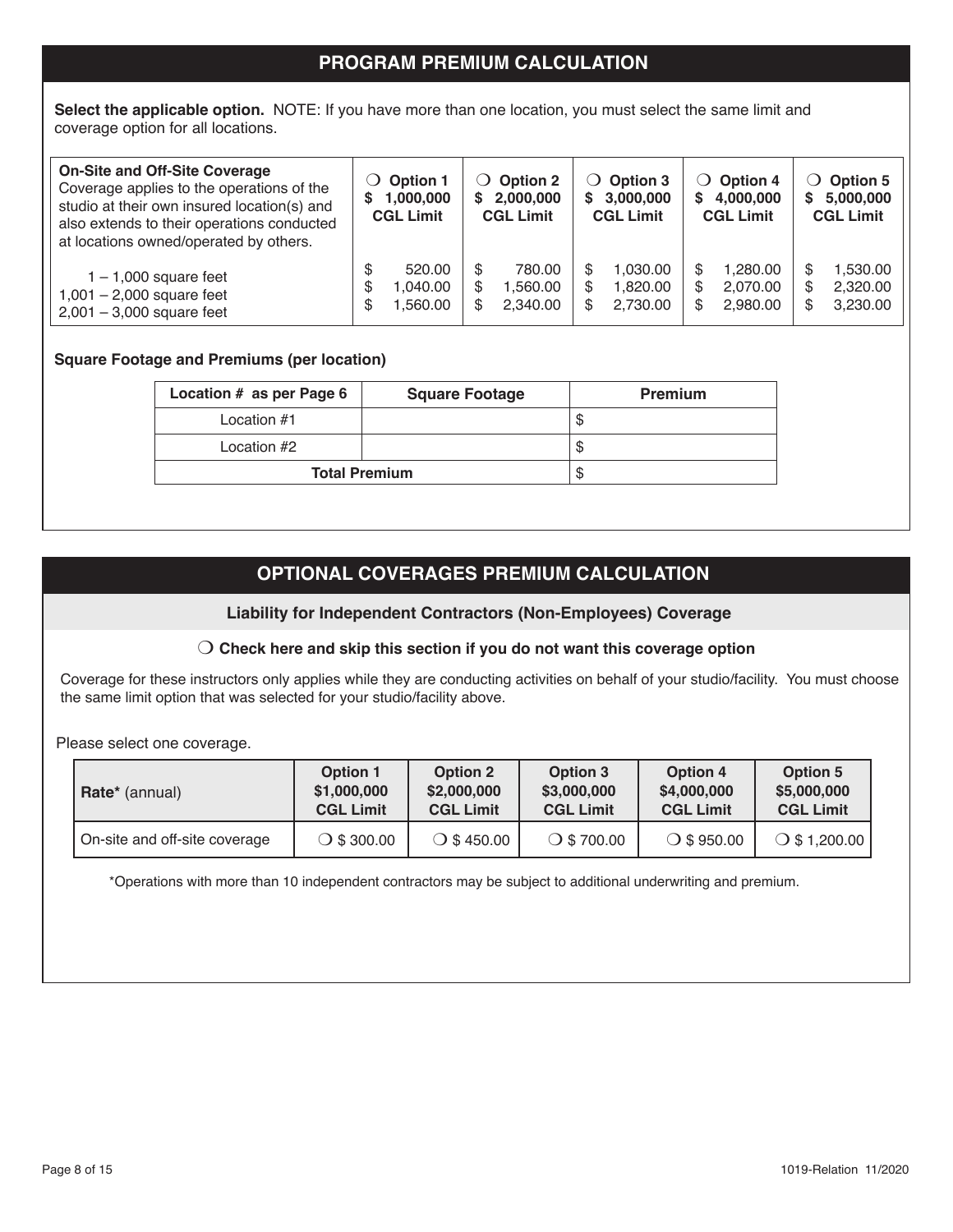|         | <b>Equipment and Contents Coverage (Inland Marine)</b>                                                                                                                                                                                                                                                                                                          |                                                                                                                                                                                                                                                                                                                                               |
|---------|-----------------------------------------------------------------------------------------------------------------------------------------------------------------------------------------------------------------------------------------------------------------------------------------------------------------------------------------------------------------|-----------------------------------------------------------------------------------------------------------------------------------------------------------------------------------------------------------------------------------------------------------------------------------------------------------------------------------------------|
|         | TO AVOID A CO-INSURANCE PENALTY, YOU MUST INSURE 100% OF THE REPLACEMENT COS<br>OF YOUR EQUIPMENT AND CONTENTS FOR ALL OF YOUR LOCATIONS.                                                                                                                                                                                                                       |                                                                                                                                                                                                                                                                                                                                               |
|         | $\bigcirc$ Check here and skip this section if you do not want this coverage option                                                                                                                                                                                                                                                                             |                                                                                                                                                                                                                                                                                                                                               |
|         | Step 1: Fill in the values to determine your total replacement cost amount for ALL locations                                                                                                                                                                                                                                                                    |                                                                                                                                                                                                                                                                                                                                               |
|         | Individually list any items with values over \$5,000                                                                                                                                                                                                                                                                                                            | Value                                                                                                                                                                                                                                                                                                                                         |
|         |                                                                                                                                                                                                                                                                                                                                                                 | $\frac{1}{2}$                                                                                                                                                                                                                                                                                                                                 |
|         | the control of the control of the control of the control of the control of the control of the control of the control of the control of the control of the control of the control of the control of the control of the control                                                                                                                                   |                                                                                                                                                                                                                                                                                                                                               |
|         |                                                                                                                                                                                                                                                                                                                                                                 |                                                                                                                                                                                                                                                                                                                                               |
|         | Provide values for categories below                                                                                                                                                                                                                                                                                                                             |                                                                                                                                                                                                                                                                                                                                               |
|         | (DO NOT include those values already shown above)                                                                                                                                                                                                                                                                                                               |                                                                                                                                                                                                                                                                                                                                               |
|         | <b>Supplies &amp; Inventory</b> (office supplies, items held for sale)                                                                                                                                                                                                                                                                                          | $\begin{picture}(20,20) \put(0,0){\line(1,0){100}} \put(15,0){\line(1,0){100}} \put(15,0){\line(1,0){100}} \put(15,0){\line(1,0){100}} \put(15,0){\line(1,0){100}} \put(15,0){\line(1,0){100}} \put(15,0){\line(1,0){100}} \put(15,0){\line(1,0){100}} \put(15,0){\line(1,0){100}} \put(15,0){\line(1,0){100}} \put(15,0){\line(1,0){100}} \$ |
|         | <b>Equipment &amp; Contents</b> (athletic equipment, electronics, furniture,<br>non-structural glass, phone/fax system, office contents, etc.)                                                                                                                                                                                                                  | $\frac{1}{\sqrt{2}}$                                                                                                                                                                                                                                                                                                                          |
|         | <b>Improvements &amp; Betterments</b> (items you have installed or altered<br>at your expense, such as flooring, mirrors, ceiling tile, window<br>treatments, lighting, shelving, etc.)                                                                                                                                                                         | $\sim$                                                                                                                                                                                                                                                                                                                                        |
|         | <b>Signs</b> (indoor or outdoor)                                                                                                                                                                                                                                                                                                                                | $\frac{1}{2}$                                                                                                                                                                                                                                                                                                                                 |
|         |                                                                                                                                                                                                                                                                                                                                                                 | $\frac{1}{2}$                                                                                                                                                                                                                                                                                                                                 |
|         | Total replacement value for all location(s) (add all lines above)                                                                                                                                                                                                                                                                                               | \$                                                                                                                                                                                                                                                                                                                                            |
| Step 3: | 3. Is any other operations, besides your own, or equipment of others stored in the same facility<br>in which you store your equipment?<br>a. If yes, please describe:<br>4. Please attach a complete inventory list with values of each item<br><b>Calculate premium</b>                                                                                        | $\bigcirc$ Yes $\bigcirc$ No                                                                                                                                                                                                                                                                                                                  |
|         | (If total calculated premium is less than the minimum premium, the total premium due is the minimum premium.)                                                                                                                                                                                                                                                   |                                                                                                                                                                                                                                                                                                                                               |
|         | <b>Equipment and Contents Premium</b>                                                                                                                                                                                                                                                                                                                           |                                                                                                                                                                                                                                                                                                                                               |
|         | $\bigcirc$ My total replacement value is between \$1 – \$10,000<br>(\$250 deductible will apply)<br>$$.03 \times $$<br>$\mathbb{S}$<br><b>Total Replacement Value</b><br>$\bigcirc$ My total replacement value is over \$10,000<br>(A \$1,000 deductible applies to values from \$10,001 - \$100,000 and a \$2,500 deductible applies to values over \$100,000) | <b>Equipment and Contents Premium</b><br>(\$100.00 minimum premium applies)                                                                                                                                                                                                                                                                   |
|         | $$.026 \times $$<br>$=$ \$<br>\$                                                                                                                                                                                                                                                                                                                                |                                                                                                                                                                                                                                                                                                                                               |
|         | <b>Total Replacement Value</b>                                                                                                                                                                                                                                                                                                                                  | <b>Equipment and Contents Premium</b><br>(\$100.00 minimum premium applies)                                                                                                                                                                                                                                                                   |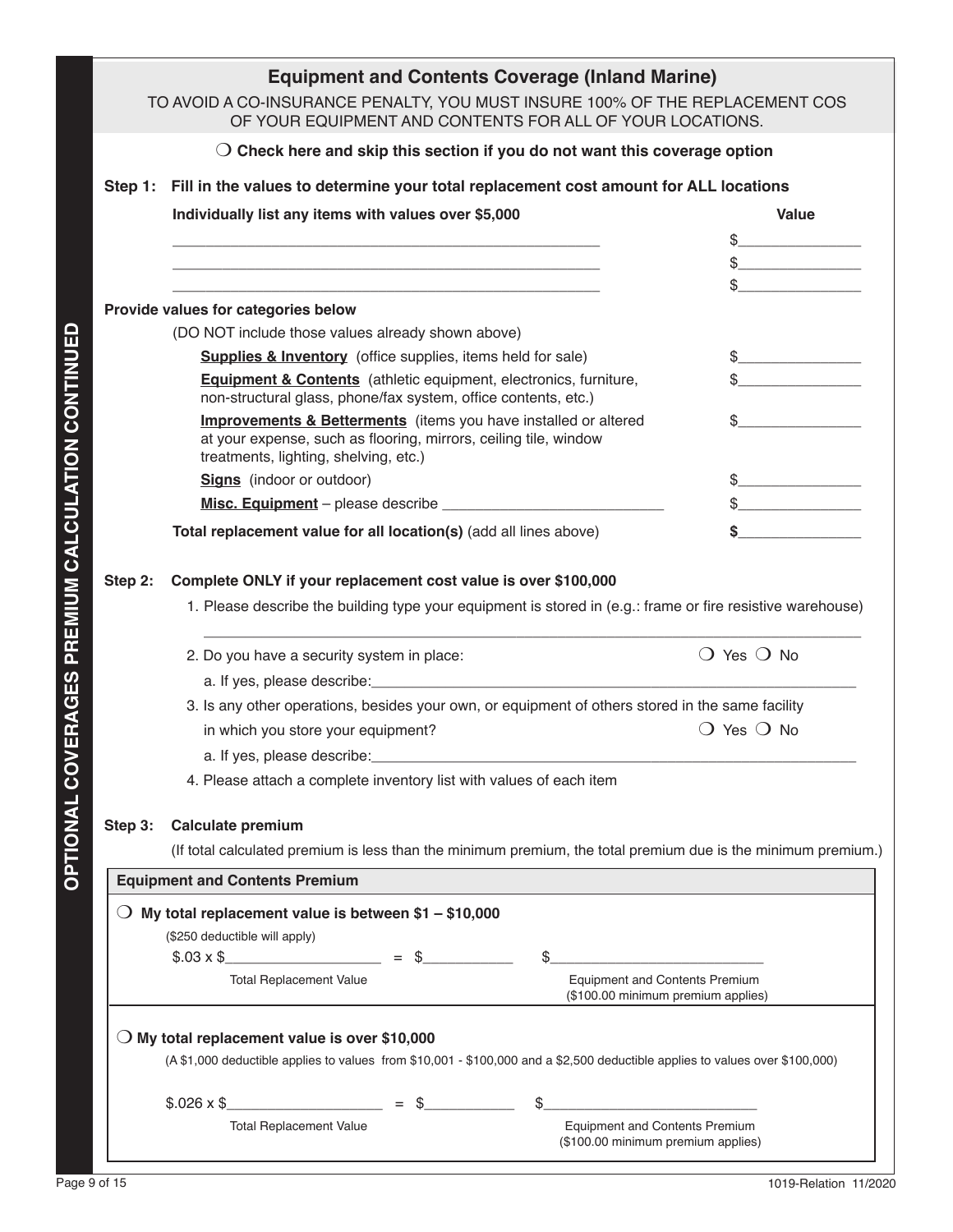| <b>Sexual Abuse or Sexual Molestation Liability Coverage OR</b><br>Abuse, Molestation or Harassment or Sexual Conduct Defense Cost Reimbursement<br>Coverage is contingent upon underwriting review and approval of the following questionnaire. |                |               |
|--------------------------------------------------------------------------------------------------------------------------------------------------------------------------------------------------------------------------------------------------|----------------|---------------|
| Check here and skip this section if you do not want this coverage option                                                                                                                                                                         |                |               |
| 1. Does your organization currently have employees, volunteers or independent contractors?<br>The term "Volunteers" means someone, including parent volunteers, who exerts control over or supervises participants.                              | $\bigcirc$ Yes | $\bigcirc$ No |
| 2. Have any claims, allegations or charges of abuse, molestation or sexual misconduct<br>been made against you or your organization or anyone working on behalf of your organization?<br>If yes, please explain:                                 | $\bigcirc$ Yes | $\bigcirc$ No |
| 3. Are you aware of any occurrences that could lead to a claim?<br>If yes please explain:                                                                                                                                                        | () Yes         | $()$ No       |
| 4. Do you, your organization or sanctioning/governing body have written procedures in<br>place regarding the prevention and mitigation of abuse, molestation or sexual misconduct?<br>If yes:                                                    | ( ) Yes        | $\bigcirc$ No |
| a. Do the procedures require that known or suspected abuse incidents must be<br>be reported to law enforcement?                                                                                                                                  | Yes            | ( ) No        |
| b. Are written procedures provided or available to each employee, volunteer,                                                                                                                                                                     | <b>Yes</b>     | No.           |

- independent contractor or sanctioning/governing body member? c. Does your written plan include reasonable procedures to limit one-on-one interactions  $\bigcirc$  Yes  $\bigcirc$  No between a minor and an adult (who is not the minor's legal guardian) to those that are observable by another adult and within an interruptible distance, except under emergency circumstances?
- 5. Please complete the following questions regarding employee, volunteer, or independent contractor screening controls used by your organization.
	- $\bigcirc$  Check here and skip the chart below if you have no employees, volunteers, or independent contractors

| If yes:<br>be reported to law enforcement?<br>emergency circumstances?<br>controls used by your organization.                                                                                                                                | place regarding the prevention and mitigation of abuse, molestation or sexual misconduct?<br>a. Do the procedures require that known or suspected abuse incidents must be<br>b. Are written procedures provided or available to each employee, volunteer,<br>independent contractor or sanctioning/governing body member?<br>c. Does your written plan include reasonable procedures to limit one-on-one interactions<br>between a minor and an adult (who is not the minor's legal guardian) to those that are<br>observable by another adult and within an interruptible distance, except under<br>5. Please complete the following questions regarding employee, volunteer, or independent contractor screening |                                  |                                                                 |                                  | $\bigcirc$ Yes<br>$\bigcirc$ Yes<br>$\bigcirc$ Yes | $\bigcirc$ No<br>$\bigcirc$ No<br>$\bigcirc$ No                                                 |
|----------------------------------------------------------------------------------------------------------------------------------------------------------------------------------------------------------------------------------------------|--------------------------------------------------------------------------------------------------------------------------------------------------------------------------------------------------------------------------------------------------------------------------------------------------------------------------------------------------------------------------------------------------------------------------------------------------------------------------------------------------------------------------------------------------------------------------------------------------------------------------------------------------------------------------------------------------------------------|----------------------------------|-----------------------------------------------------------------|----------------------------------|----------------------------------------------------|-------------------------------------------------------------------------------------------------|
| $\cup$                                                                                                                                                                                                                                       | Check here and skip the chart below if you have no employees, volunteers, or independent contractors                                                                                                                                                                                                                                                                                                                                                                                                                                                                                                                                                                                                               |                                  |                                                                 |                                  |                                                    |                                                                                                 |
|                                                                                                                                                                                                                                              | <b>Please Complete All Questions</b><br>The term "Volunteers/Independent contractors" in the following questions<br>means someone who exerts control over or supervises participants.                                                                                                                                                                                                                                                                                                                                                                                                                                                                                                                              |                                  | <b>Employees</b><br>(Check Here if<br>No Employees $\bigcirc$ ) |                                  | contractors                                        | Volunteers/Independent<br>(Check Here if No Volunteers/<br>Independent contractors $\bigcirc$ ) |
| Are employee/volunteer applications required?<br>If yes, does the application include questions about whether<br>the individual has ever been convicted for any crime involving                                                              | $\bigcirc$ Yes<br>$\bigcirc$ Yes                                                                                                                                                                                                                                                                                                                                                                                                                                                                                                                                                                                                                                                                                   | $\bigcirc$ No<br>$\bigcirc$ No   |                                                                 | $O$ Yes $O$ No<br>$\bigcirc$ Yes | $\bigcirc$ No                                      |                                                                                                 |
| physical violence or sex related offenses?<br>If yes and applicant checks yes, do you reject the applicant?                                                                                                                                  |                                                                                                                                                                                                                                                                                                                                                                                                                                                                                                                                                                                                                                                                                                                    |                                  | $\bigcirc$ Yes<br>$\bigcirc$ No                                 |                                  | $\bigcirc$ Yes                                     | $\bigcirc$ No                                                                                   |
| violence or sex related offenses?                                                                                                                                                                                                            | Are background checks provided by a third party vendor/service?<br>If yes, do you reject an applicant with any history of physical                                                                                                                                                                                                                                                                                                                                                                                                                                                                                                                                                                                 | $\bigcirc$ Yes<br>$\bigcirc$ Yes | $\bigcirc$ No<br>$\bigcirc$ No                                  |                                  | $\bigcirc$ Yes<br>$\bigcirc$ Yes                   | $\bigcirc$ No<br>$\bigcirc$ No                                                                  |
| Please explain any "No" responses to questions asked in #5:<br>6. Calculate premium<br>Option 1 - \$1,000,000 Sexual Abuse or Sexual Molestation Liability<br>$\bigcirc$<br>(Choose the same type of coverage option as purchased on page 8) |                                                                                                                                                                                                                                                                                                                                                                                                                                                                                                                                                                                                                                                                                                                    |                                  |                                                                 |                                  |                                                    |                                                                                                 |
| <b>Type of Coverage</b>                                                                                                                                                                                                                      | Rate<br>(based on sq. ft. of each studio)                                                                                                                                                                                                                                                                                                                                                                                                                                                                                                                                                                                                                                                                          | X                                | # of Locations                                                  | $=$                              |                                                    | Premium                                                                                         |
| On-site and Off-site                                                                                                                                                                                                                         | 1 - 1,000 sq ft: \$104.00<br>◯ 1,001 - 2,000 sq ft: \$208.00<br>$\bigcirc$ 2,001 - 3,000 sq ft: \$312.00                                                                                                                                                                                                                                                                                                                                                                                                                                                                                                                                                                                                           | X                                |                                                                 | $=$                              | \$<br>\$<br>\$                                     |                                                                                                 |
| Option 1 Total Premium (add all lines above)                                                                                                                                                                                                 | Insert premium total from above or \$150.00 minimum premium. The higher amount applies.                                                                                                                                                                                                                                                                                                                                                                                                                                                                                                                                                                                                                            |                                  |                                                                 |                                  | \$                                                 |                                                                                                 |
|                                                                                                                                                                                                                                              | Option 2 - \$100,000 Abuse, Molestation, Harassment or Sexual Conduct Defense Cost Reimbursement                                                                                                                                                                                                                                                                                                                                                                                                                                                                                                                                                                                                                   |                                  |                                                                 |                                  |                                                    | \$100.00                                                                                        |
| Page 10 of 15                                                                                                                                                                                                                                |                                                                                                                                                                                                                                                                                                                                                                                                                                                                                                                                                                                                                                                                                                                    |                                  |                                                                 |                                  |                                                    | 1019-Relation 11/2020                                                                           |

| Option 1 - \$1,000,000 Sexual Abuse or Sexual Molestation Liability<br>(Choose the same type of coverage option as purchased on page 8)       |                                                                                                          |   |                |  |              |                |
|-----------------------------------------------------------------------------------------------------------------------------------------------|----------------------------------------------------------------------------------------------------------|---|----------------|--|--------------|----------------|
| <b>Type of Coverage</b>                                                                                                                       | Rate<br>(based on sq. ft. of each studio)                                                                | X | # of Locations |  |              | <b>Premium</b> |
| On-site and Off-site                                                                                                                          | 1 - 1,000 sq ft: \$104.00<br>◯ 1,001 - 2,000 sq ft: \$208.00<br>$\bigcirc$ 2,001 - 3,000 sq ft: \$312.00 | X |                |  | Œ<br>S<br>\$ |                |
| Option 1 Total Premium (add all lines above)<br>\$<br>Insert premium total from above or \$150.00 minimum premium. The higher amount applies. |                                                                                                          |   |                |  |              |                |
| \$100.00<br>Option 2 - \$100,000 Abuse, Molestation, Harassment or Sexual Conduct Defense Cost Reimbursement                                  |                                                                                                          |   |                |  |              |                |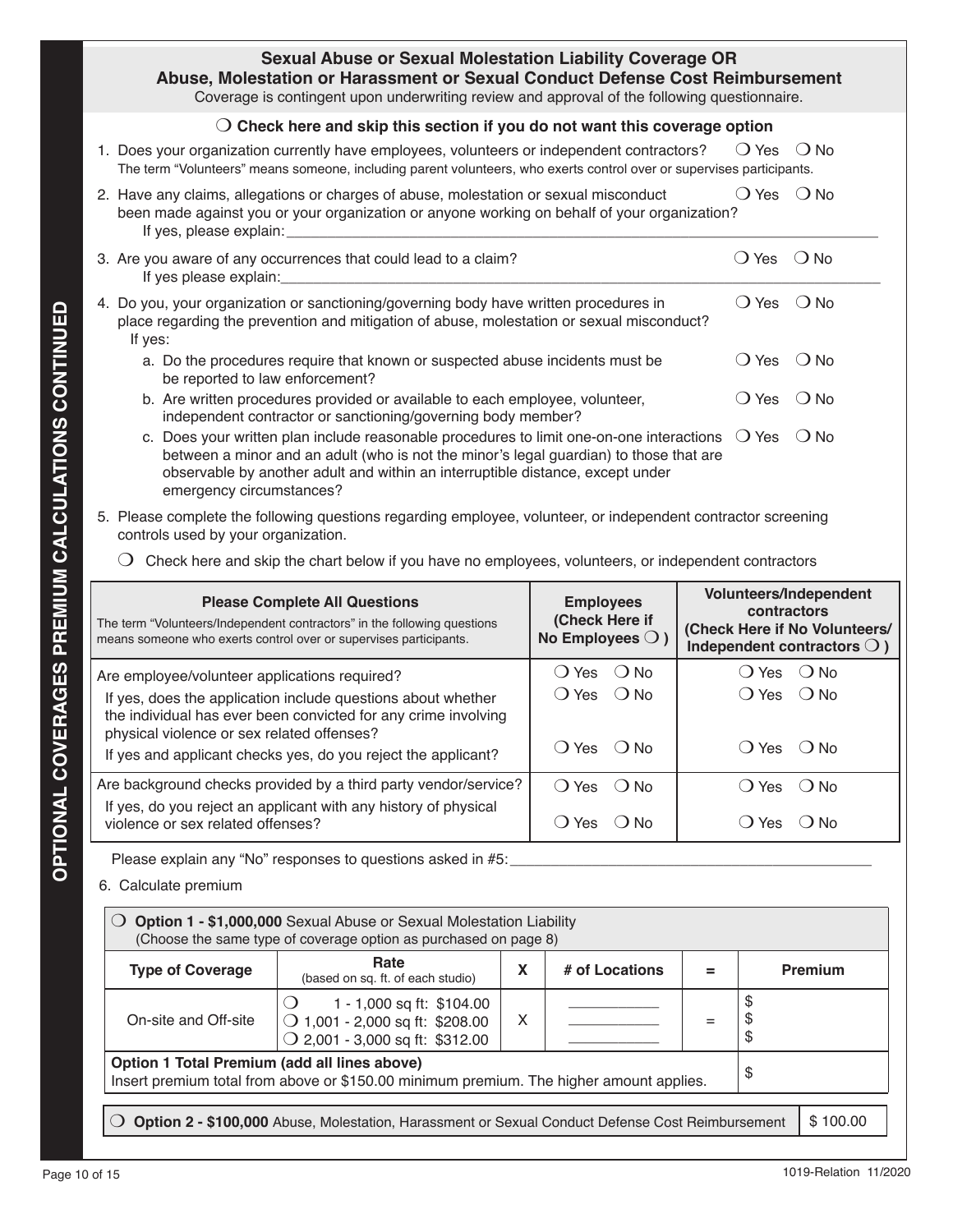|                | Program Premium (Required Coverage)                                                                                                                 | \$           | A |
|----------------|-----------------------------------------------------------------------------------------------------------------------------------------------------|--------------|---|
|                | Liability for Independent Contractors Premium (Optional Coverage)                                                                                   | \$           | В |
| <b>SUMMARY</b> | Equipment and Contents Premium (Optional Coverage)                                                                                                  | S            | C |
| <b>COST</b>    | Sexual Abuse/Sexual Molestation Premium: (Optional Coverage)<br>$\circ$ \$100,000 Defense Reimbursement Only OR $\circ$ \$1,000,000 Liability Limit | \$.          | D |
|                | Subtotal Due (add lines A thru D)                                                                                                                   | \$           | F |
| <b>TOTAL</b>   | Risk Purchasing Group Administration Fee (REQUIRED to process enrollment)                                                                           | 15.00<br>\$. |   |
|                | <b>TOTAL COST DUE (add E &amp; F)</b>                                                                                                               | S            |   |

# **COSTS ARE 20% FULLY EARNED AND NON-REFUNDABLE/NON-TRANSFERRABLE ONCE COVERAGE BEGINS\* 100% OF THE COST IS DUE IN ORDER TO BIND COVERAGE**

\*Liablility for Independent Contractors and Sexual Abuse/Sexual Molestation coverages are 100% fully earned at inception.

# **NO COVERAGE WILL BE DEEMED IN EFFECT UNTIL THE ACCURATE PAYMENT AND A FULLY COMPLETED ENROLLMENT FORM IS RECEIVED BY THE COMPANY OR THEIR REPRESENTATIVE.**

# **CANCELLATIONS/CHANGES CAN ONLY BE MADE BY THE NAMED INSURED.**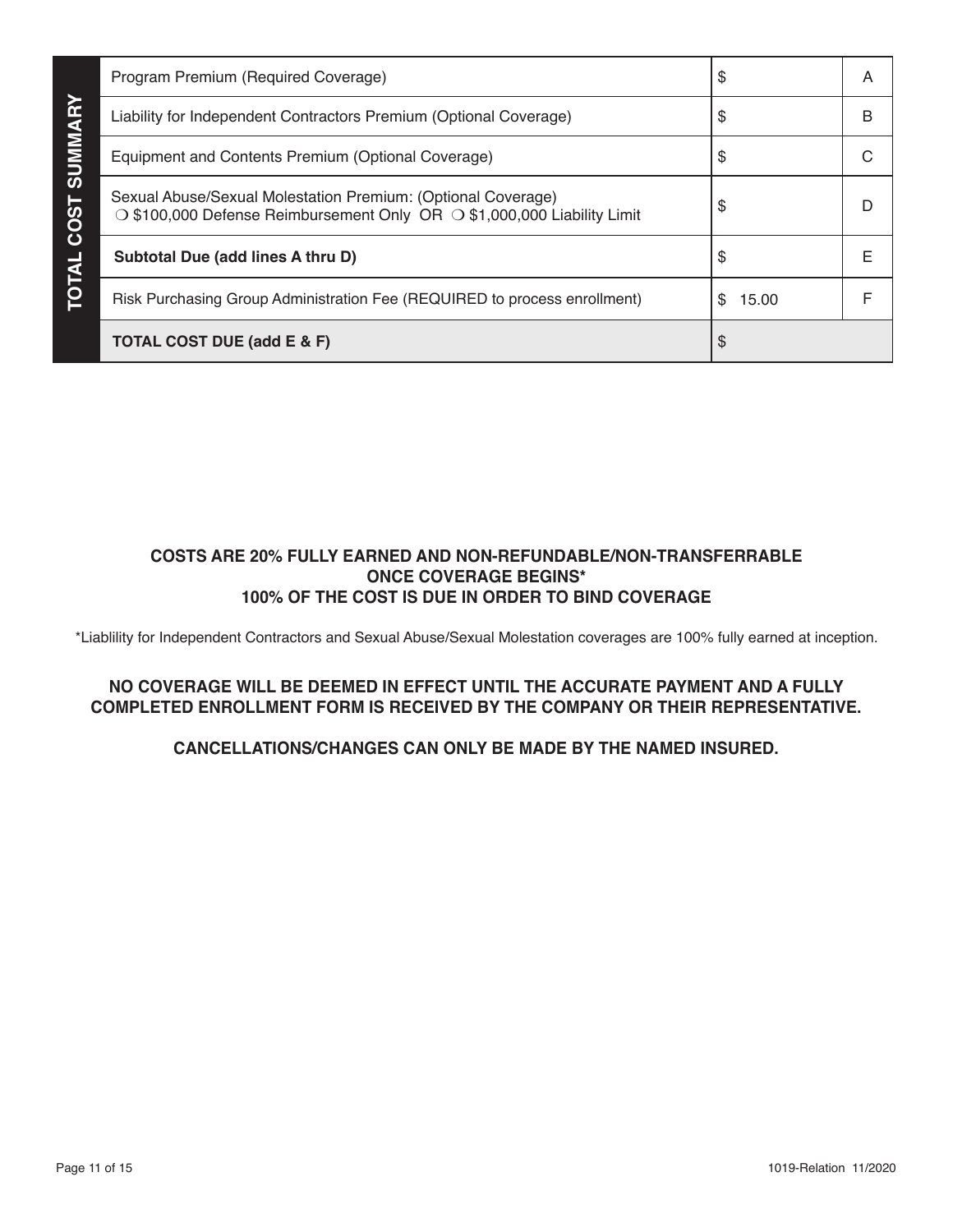Once your enrollment form is approved, you will receive a Certificate of Insurance as evidence that coverage is bound. **Complete this section if you require additional certificates listing a facility, property owner or similar third-party as an additional insured on your policy. Provide a separate request for each additional certificate needed.** 

**Note: Please request all additional insureds needed for this policy term. Additional insureds from the expiring policy term will not be automatically renewed.** 

**1. When is this certificate needed? :** \_\_\_\_\_/\_\_\_\_\_\_/\_\_\_\_\_

2. This certificate is for:  $\bigcirc$  General Liability Coverage

 $\bigcirc$  All locations

 $\bigcirc$  Specific location(s):

 $\bigcirc$  Equipment & Contents/Inland Marine Coverage (if applicable)

3. What is the additional insured's relationship to you?  $\bigcirc$  Owner/manager/lessor of premises (facility or venue)

 $\bigcirc$  Sponsor  $\bigcirc$  Co-promoter  $\bigcirc$  Lessor of equipment/contents (liability)  $\bigcirc$  Loss Payee (equipment/contents)

 $\bigcirc$  Other (please identify/explain):

NOTE: The certificate holder will automatically be an Additional Insured for an Owner/manager/lessor, Sponsor or Co-Promoter relationship

4. Certificate holder/additional insured name: Mailing address:

City: \_\_\_\_\_\_\_\_\_\_\_\_\_\_\_\_\_\_\_\_\_\_\_\_\_\_\_\_\_\_\_\_\_\_\_\_\_\_\_\_\_\_\_\_\_\_\_\_\_\_\_\_ State: \_\_\_\_\_\_\_\_\_ Zip:\_\_\_\_\_\_\_\_\_\_\_\_\_\_\_\_\_\_\_\_

5. Does the certificate holder/additional insured require any special wording or endorsements?  $\circ$  Yes  $\circ$  No

If yes, check all that apply:  $\bigcirc$  CG2026  $\bigcirc$  Primary  $\bigcirc$  Waiver of subrogation

 $\bigcirc$  Other (please explain):

**NOTE: If you are not sure, please attach a copy of the insurance requirements/instructions you've received.**

6. For Loss Payee: Type of equipment (please describe): example and a Replacement cost value:

**The most common delay in certificate processing is caused by providing partial or incorrect name and/or instructions. Please check your request carefully before submitting.**

23<br> **21** Stave in the netititive interaction of the continue of the control of the control of the control of the control of the control of the control of the control of the control of the control of the control of the cont The following exclusions are contained in the commercial general liability coverage provided by this program. Abuse, molestation, harassment or sexual conduct; Acupuncture; Aircraft/hot air balloon; Airport; Amusement devices (the ownership, operation, maintenance or use of: any mechanical or non-mechanical ride, slide, or water slide, any inflatable recreational device, any bungee operation or equipment, any vertical device or equipment used for climbingeither permanently affixed or temporarily erected, or dunk tank. Amusement devices do not include any video or computer games or any device that is specifically designed for the training or instruction of the activity for which you are enrolled); Animals (injury or death to, or injury, death or property damage caused by any animal owned, rented or hired by you); Any adult-themed parties/meetings/trips, including but not limited to parties/meetings/trips during which demonstration of products and/or services used in the adult entertainment industry takes place; Asbestos; Athletic competitions held/sponsored by the insured or in which the insured's members participates; The sport of boxing (contact/sparring); Commercial general liability standard exclusions (CG0001 04/13 edition); Communicable disease; Cryogenic chambers/therapy; Cycling (other than stationary); Employment-related practices; Events, competitions, tournaments, camps/clinics conducted or sponsored by, or on behalf of the insured, unless reported and approved by us; Fireworks; Fitness/exercise operations-related, in whole or in part, to performance as an exotic dancer or any similar occupation in the adult entertainment industry; Fungi bacteria; Haunted attractions; Instruction/activity held on or in open water; Lead; Massage therapy; Nuclear energy liability; Performers; Rodeos; Saddle animals; Sale or distribution of medicinal, herbal and/or nutritional products; Snowmobile; Training programs for law enforcement, public safety and military personnel; Transportation of participants/members; Violation of statutes that govern emails, faxes, phone calls or other methods of sending materials or information; The sport of wrestling; Those operations listed as ineligible: Unattended/unstaffed 24 hour key card/key pad/key code access operations or unattended/unstaffed operations; Childcare services/facilities; Climbing walls; CrossFit Affiliate Owners; Dance, gymnastics, cheer & martial arts schools/studios; Ice skating, roller skating or skating treadmills; Facilities outside of the U.S.; Medical, therapy or health care services; Open access to members to utilize facility on a self directed basis outside of a structured program; Parkour/Ninja programs or facilities; Physical therapy; Physicals or stress testing; Salon services or indoor tanning; Saunas or steam rooms; Sports medicine; Sports rehabilitation services/therapy; Sports skills instruction facilities, academies, schools or programs; Swimming pools, hot tubs, whirlpools, jacuzzis or cold plunge.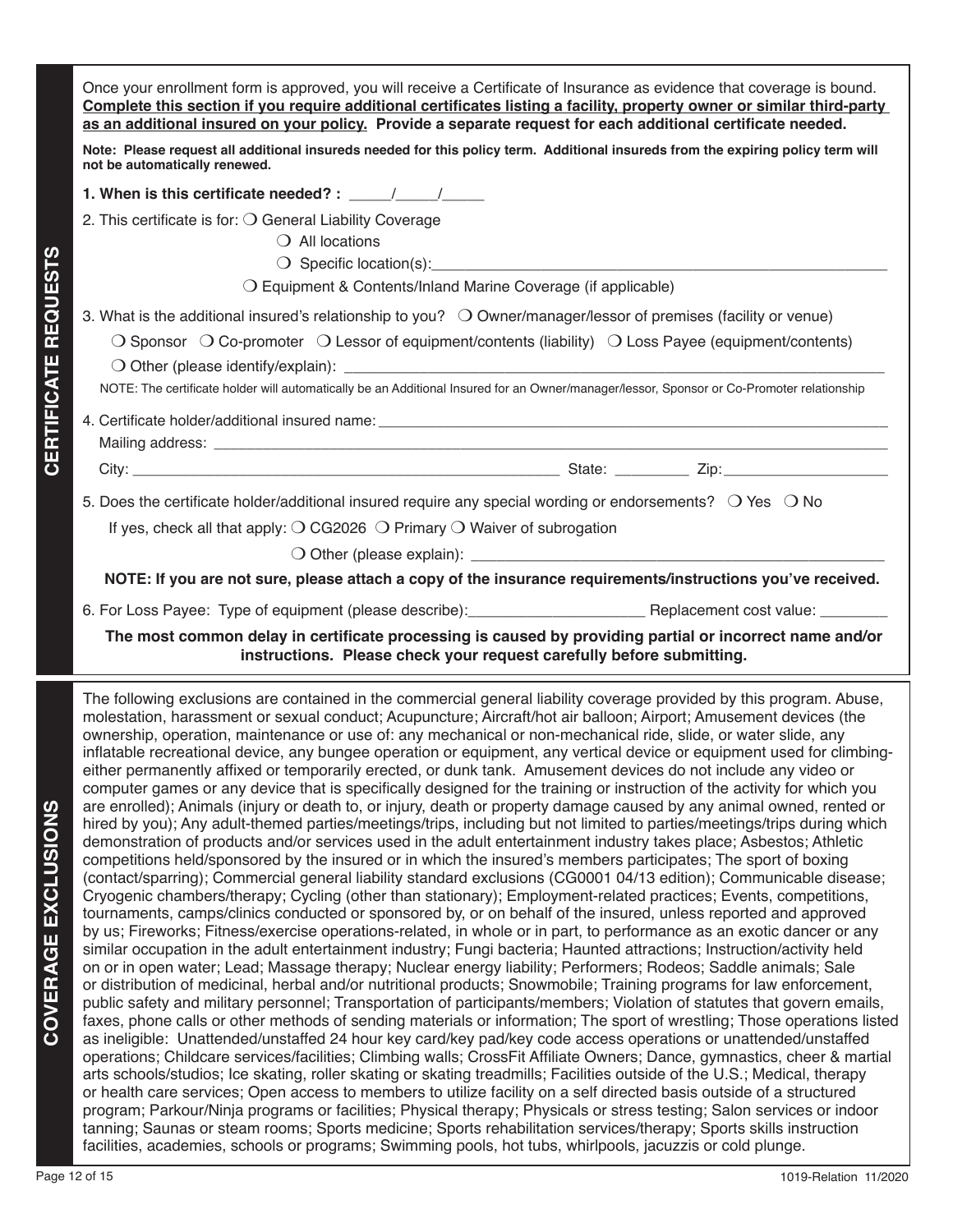# **Electronic Disclosure and Consent and Warranty PLEASE READ, COMPLETE #9 BELOW, AND SIGN BELOW**

#### **Electronic Signature Disclosure and Consent**

The Electronic Signatures in Global and National Commerce Act (15 U.S.C. § 7001, et seq.) provides that a signature, contract or other record may not be denied legal effect, validity or enforceability solely because it is in electronic form or because an electronic signature was used in a transaction.

Relation Insurance Services (Relation), whether on its own behalf, and/or on behalf of an insurer and/or third parties, may utilize the internet, email, cloud services, digital storage, digital media or similar electronic means to transmit Policy Documents to its clients. This Agreement informs you of your rights when we are delivering and you are receiving such documents from us electronically.

By agreeing to proceed with this transaction, you acknowledge and consent to the following:

- 1. I hereby voluntarily consent to proceeding with this transaction, and all subsequent actions related to this transaction, electronically .
- 2. I understand that further documents relating to this insurance purchased through Relation, including but not limited to correspondence, communications, confirmations, requests for premium payments and policy documents, may, to the extent permitted by law, be transmitted by electronic means to me, including by e-mail sent to the e-mail address I have provided as part of this transaction and/or my on-line registration. I consent to such documents being provided to me electronically.
- 3. Notwithstanding paragraph 2, any notice of cancellation shall be sent to me by mailing to the address I have provided as part of my registration and/or application for insurance, or to such other address for which I have provided notice pursuant to the terms of the policy.
- 4. Any change or revision to the e-mail address or other electronic contact information which I have provided as part of this transaction and/or my on-line registration process shall be requested by me by faxing, emailing or by mailing a written notice to: Relation Insurance Services - Specialty Risk, Inc., P.O. Box 25936, Overland Park, KS 66225.
	- 5. I understand that I have the right to obtain a paper copy of any electronic record provided to me pursuant to this transaction or any subsequent transaction involving my coverage by mailing a written request to the address provided in paragraph 4.
	- 6. In order to access the electronic records provided, the following hardware and software are required: (a) a personal computer or other device through which Internet access is available, (b) an Internet connection, (c) an e-mail account with an Internet service provider, and (d) Adobe Acrobat Reader.
	- 7. I understand that I have the right and option to withdraw my consent to the receipt of further electronic documents at any time by faxing, emailing or by mailing a written request to the address provided in paragraph 4. By withdrawing my consent to electronic delivery of documents I understand that I will receive a paper copy of future policy documentation.
	- 8. Information relating to this transaction is subject to the terms of our privacy statement, a copy of which is provided at www.4RecSportsAndMore.com.
	- 9. DOCUMENT DELIVERY. After this enrollment form is approved, you will receive a certificate of insurance showing evidence that coverage has been bound. When submitted through an insurance agent or broker, this coverage document will only be delivered to them. Additional certificate requests will be issued to the same person. Providing an email address in this application will be deemed consent to us to deliver documents and communication to you electronically.

If you DO NOT want to be emailed please check here and select your preferred method of document delivery. O

| $\cdot$ $\vdash$ av to $\cdot$<br>'ax เบ.<br>$\tilde{\phantom{a}}$ | attr  |
|--------------------------------------------------------------------|-------|
| Mail to:<br>◡                                                      | attn: |

**Warranty and Disclosure Statement:** I understand that the insurance company, in determining whether to provide insurance coverage, will rely on the information contained in this form and all other information being submitted. I hereby warrant, represent and confirm that, to the best of my knowledge, all information provided is complete, true and correct.

I am aware that the insurance company expects accurate reporting for my premium calculation, and should my figures exceed my estimates during the coverage term I will make arrangements to pay the additional premium. I understand that my book and records may be examined or audited by the insurance company at any time during the coverage period and up to three years thereafter. Intentional misrepresentation or misreporting may jeopardize coverage. We reserve the right to decline/void any ineligible coverage.

I further acknowledge that, I have reviewed all information provided with this enrollment form and understand the exclusions which apply, as well as the activities and operations for which coverage is not provided.

| <b>Applicant Business name</b> (from page 6):                                                                                                                                                                                       |        |  |
|-------------------------------------------------------------------------------------------------------------------------------------------------------------------------------------------------------------------------------------|--------|--|
| Applicant or agent signature:                                                                                                                                                                                                       | Date:  |  |
| <b>Printed name:</b> The contract of the contract of the contract of the contract of the contract of the contract of the contract of the contract of the contract of the contract of the contract of the contract of the contract o | Title: |  |
| If an agent: Check here to acknowledge you are signing on behalf of the named insured $\bigcirc$<br>AGENTS: YOU MUST CONTINUE TO NEXT PAGE AND COMPLETE AGENT WARRANTY SECTION                                                      |        |  |
| Enrollments cannot be accepted unless this section is completed                                                                                                                                                                     |        |  |

**WARRANTY & DISCLOSURE**

RRANTY & DISCLOS

ш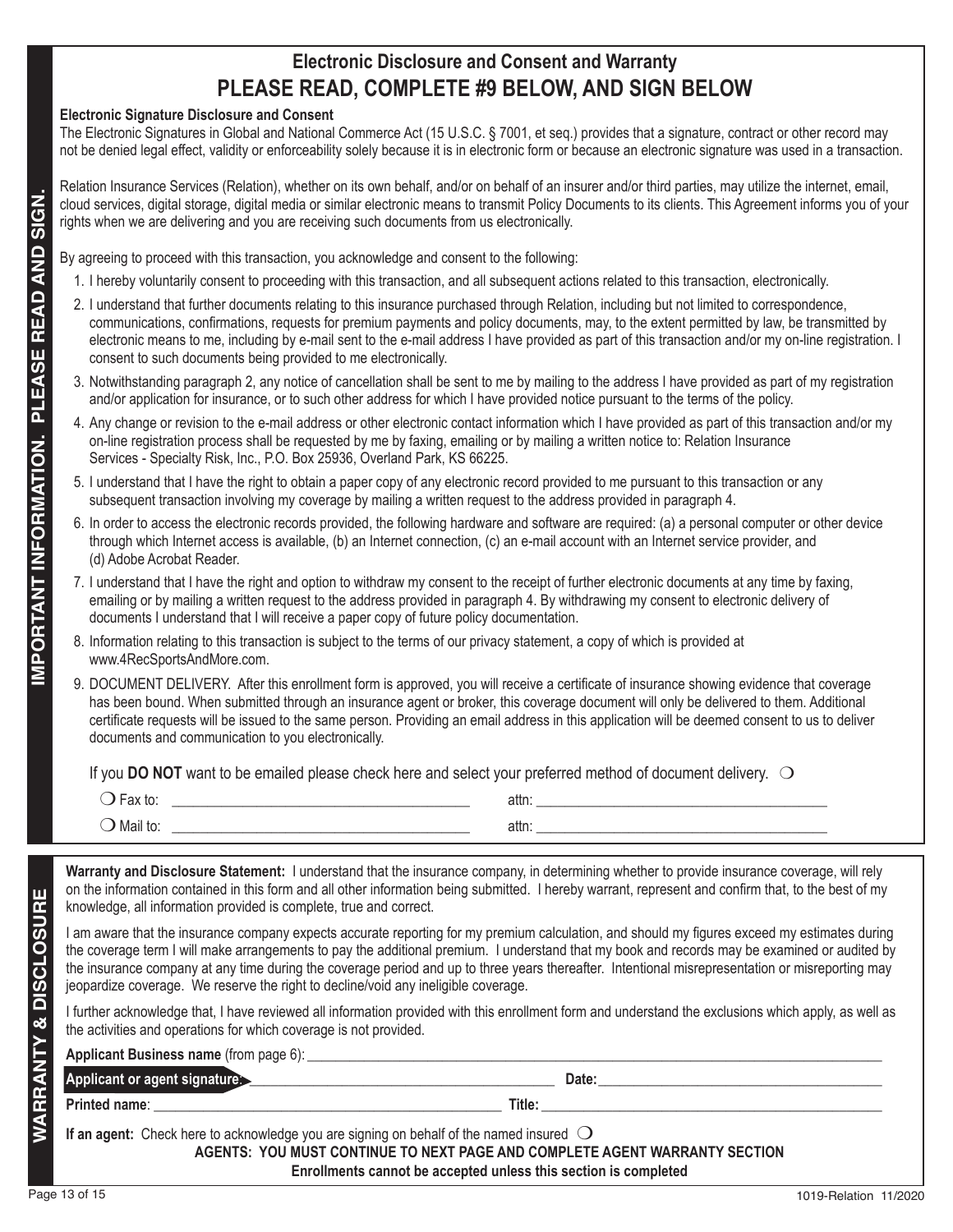# **AGENTS:**

| Please complete the information below. |
|----------------------------------------|
|----------------------------------------|

| <b>AGENT INFORMATION</b><br>Agency complete mailing address: _____<br>City<br>Address<br>State<br>Zip<br>I represent and warrant as an insurance producer that I currently maintain, and will maintain, all individual, corporate or agency licenses or<br>permits to conduct insurance business in the state coverage for this insured is being written. I further represent and warrant that I currently<br>maintain errors and omissions insurance with a minimum limit of \$1,000,000 for myself, my officers, and employees. If requested by us, I will<br>provide with reasonably satisfactory evidence of all of the above mentioned items.<br>I understand that agents do not have authority to issue binders or a certificate of insurance on behalf of this program.<br>Agent signature:<br><b>Applicable in AL</b><br><b>Applicable in NM</b><br>Any person who knowingly presents a false or fraudulent claim for payment of<br>Any person who knowingly presents a false or fraudulent claim for payment<br>a loss or benefit or who knowingly presents false information in an application<br>of a loss or benefit or knowingly presents false information in an application<br>for insurance is guilty of a crime and may be subject to restitution fines or<br>for insurance is guilty of a crime and may be subject to civil fines and criminal<br>confinement in prison, or any combination thereof.<br>penalties.<br>Applicable in AR, LA, MD, RI and WV<br><b>Applicable in NJ</b><br>Any person who knowingly (or willfully)* presents a false or fraudulent claim<br>Any person who includes any false or misleading information on an application<br>for payment of a loss or benefit or knowingly (or willfully)* presents false<br>for an insurance policy is subject to criminal and civil penalties.<br>information in an application for insurance is guilty of a crime and may be<br><b>Applicable in NY</b><br>subject to fines and confinement in prison. *Applies in MD Only.<br>Any person who knowingly and with intent to defraud any insurance company<br><b>Applicable in CO</b><br>or other person files an application for insurance or statement of claim<br>It is unlawful to knowingly provide false, incomplete, or misleading facts<br>containing any materially false information, or conceals for the purpose of<br>or information to an insurance company for the purpose of defrauding or<br>misleading, information concerning any fact material thereto commits a<br>attempting to defraud the company. Penalties may include imprisonment, fines,<br>fraudulent insurance act, which is a crime, and shall also be subject to a civil<br>denial of insurance and civil damages. Any insurance company or agent of an<br>penalty not to exceed five thousand dollars and the stated value of the claim<br>insurance company who knowingly provides false, incomplete, or misleading<br>for each such violation.<br>facts or information to a policyholder or claimant for the purpose of defrauding<br><b>Applicable in OH</b><br>or attempting to defraud the policyholder or claimant with regard to a settlement<br>Any person who, with intent to defraud or knowing that he is facilitating a fraud<br>or award payable from insurance proceeds shall be reported to the Colorado<br>against an insurer, submits an application or files a claim containing a false or<br>Division of Insurance within the Department of Regulatory Agencies.<br>deceptive statement is guilty of insurance fraud.<br><b>Applicable in DC</b><br><b>Applicable in OK</b><br>WARNING: It is a crime to provide false or misleading information to an insurer<br>WARNING: Any person who knowingly, and with intent to injure, defraud or<br>for the purpose of defrauding the insurer or any other person. Penalties include<br>deceive any insurer, makes any claim for the proceeds of an insurance policy<br>imprisonment and/or fines. In addition, an insurer may deny insurance benefits<br>containing any false, incomplete or misleading information is guilty of a felony.<br>if false information materially related to a claim was provided by the applicant.<br><b>Applicable in PA</b><br><b>Applicable in FL</b><br>Any person who knowingly and with intent to defraud any insurance<br>Any person who knowingly and with intent to injure, defraud, or deceive<br>company or other person files an application for insurance or statement of<br>any insurer files a statement of claim or an application containing any false,<br>claim containing any materially false information or conceals for the purpose<br>incomplete, or misleading information is guilty of a felony of the third degree.<br>of misleading, information concerning any fact material thereto commits<br><b>Applicable in KY</b><br>a fraudulent insurance act, which is a crime and subjects such person to<br>Any person who knowingly and with intent to defraud any insurance company<br>criminal and civil penalties.<br>or other person files an application for insurance containing any materially false<br><b>Applicable in OR</b><br>information or conceals, for the purpose of misleading, information concerning<br>Any person who knowingly and with intent to defraud or solicit another to<br>any fact material thereto commits a fraudulent insurance act, which is a crime.<br>defraud the insurer by submitting an application containing a false statement<br><b>Applicable in ME, TN, and WA</b><br>as to any material fact may be violating state law.<br>It is a crime to knowingly provide false, incomplete or misleading information<br><b>Applicable in VA</b><br>to an insurance company for the purpose of defrauding the company. Penalties<br>It is a crime to knowingly provide false, incomplete or misleading information<br>(may)* include imprisonment, fines and denial of insurance benefits. *Applies<br>to an insurance company for the purpose of defrauding the company. Penalties<br>include imprisonment, fines and denial of benefits. |             |  |  |
|--------------------------------------------------------------------------------------------------------------------------------------------------------------------------------------------------------------------------------------------------------------------------------------------------------------------------------------------------------------------------------------------------------------------------------------------------------------------------------------------------------------------------------------------------------------------------------------------------------------------------------------------------------------------------------------------------------------------------------------------------------------------------------------------------------------------------------------------------------------------------------------------------------------------------------------------------------------------------------------------------------------------------------------------------------------------------------------------------------------------------------------------------------------------------------------------------------------------------------------------------------------------------------------------------------------------------------------------------------------------------------------------------------------------------------------------------------------------------------------------------------------------------------------------------------------------------------------------------------------------------------------------------------------------------------------------------------------------------------------------------------------------------------------------------------------------------------------------------------------------------------------------------------------------------------------------------------------------------------------------------------------------------------------------------------------------------------------------------------------------------------------------------------------------------------------------------------------------------------------------------------------------------------------------------------------------------------------------------------------------------------------------------------------------------------------------------------------------------------------------------------------------------------------------------------------------------------------------------------------------------------------------------------------------------------------------------------------------------------------------------------------------------------------------------------------------------------------------------------------------------------------------------------------------------------------------------------------------------------------------------------------------------------------------------------------------------------------------------------------------------------------------------------------------------------------------------------------------------------------------------------------------------------------------------------------------------------------------------------------------------------------------------------------------------------------------------------------------------------------------------------------------------------------------------------------------------------------------------------------------------------------------------------------------------------------------------------------------------------------------------------------------------------------------------------------------------------------------------------------------------------------------------------------------------------------------------------------------------------------------------------------------------------------------------------------------------------------------------------------------------------------------------------------------------------------------------------------------------------------------------------------------------------------------------------------------------------------------------------------------------------------------------------------------------------------------------------------------------------------------------------------------------------------------------------------------------------------------------------------------------------------------------------------------------------------------------------------------------------------------------------------------------------------------------------------------------------------------------------------------------------------------------------------------------------------------------------------------------------------------------------------------------------------------------------------------------------------------------------------------------------------------------------------------------------------------------------------------------------------------------------------------------------------------------------------------------------------------------------------------------------------------------------------------------------------------------------------------------------------------------------------------------------------------------------------------------------------------------------------------------------------------------------------------------------------------------------------------------------------------------------------------------------------------------------------------------------------------------------------------------------------------------------------------------------------------------------------------------------------------------------------------------------------------------------------------------------------------------------------------|-------------|--|--|
|                                                                                                                                                                                                                                                                                                                                                                                                                                                                                                                                                                                                                                                                                                                                                                                                                                                                                                                                                                                                                                                                                                                                                                                                                                                                                                                                                                                                                                                                                                                                                                                                                                                                                                                                                                                                                                                                                                                                                                                                                                                                                                                                                                                                                                                                                                                                                                                                                                                                                                                                                                                                                                                                                                                                                                                                                                                                                                                                                                                                                                                                                                                                                                                                                                                                                                                                                                                                                                                                                                                                                                                                                                                                                                                                                                                                                                                                                                                                                                                                                                                                                                                                                                                                                                                                                                                                                                                                                                                                                                                                                                                                                                                                                                                                                                                                                                                                                                                                                                                                                                                                                                                                                                                                                                                                                                                                                                                                                                                                                                                                                                                                                                                                                                                                                                                                                                                                                                                                                                                                                                                                                                                    |             |  |  |
|                                                                                                                                                                                                                                                                                                                                                                                                                                                                                                                                                                                                                                                                                                                                                                                                                                                                                                                                                                                                                                                                                                                                                                                                                                                                                                                                                                                                                                                                                                                                                                                                                                                                                                                                                                                                                                                                                                                                                                                                                                                                                                                                                                                                                                                                                                                                                                                                                                                                                                                                                                                                                                                                                                                                                                                                                                                                                                                                                                                                                                                                                                                                                                                                                                                                                                                                                                                                                                                                                                                                                                                                                                                                                                                                                                                                                                                                                                                                                                                                                                                                                                                                                                                                                                                                                                                                                                                                                                                                                                                                                                                                                                                                                                                                                                                                                                                                                                                                                                                                                                                                                                                                                                                                                                                                                                                                                                                                                                                                                                                                                                                                                                                                                                                                                                                                                                                                                                                                                                                                                                                                                                                    |             |  |  |
|                                                                                                                                                                                                                                                                                                                                                                                                                                                                                                                                                                                                                                                                                                                                                                                                                                                                                                                                                                                                                                                                                                                                                                                                                                                                                                                                                                                                                                                                                                                                                                                                                                                                                                                                                                                                                                                                                                                                                                                                                                                                                                                                                                                                                                                                                                                                                                                                                                                                                                                                                                                                                                                                                                                                                                                                                                                                                                                                                                                                                                                                                                                                                                                                                                                                                                                                                                                                                                                                                                                                                                                                                                                                                                                                                                                                                                                                                                                                                                                                                                                                                                                                                                                                                                                                                                                                                                                                                                                                                                                                                                                                                                                                                                                                                                                                                                                                                                                                                                                                                                                                                                                                                                                                                                                                                                                                                                                                                                                                                                                                                                                                                                                                                                                                                                                                                                                                                                                                                                                                                                                                                                                    |             |  |  |
|                                                                                                                                                                                                                                                                                                                                                                                                                                                                                                                                                                                                                                                                                                                                                                                                                                                                                                                                                                                                                                                                                                                                                                                                                                                                                                                                                                                                                                                                                                                                                                                                                                                                                                                                                                                                                                                                                                                                                                                                                                                                                                                                                                                                                                                                                                                                                                                                                                                                                                                                                                                                                                                                                                                                                                                                                                                                                                                                                                                                                                                                                                                                                                                                                                                                                                                                                                                                                                                                                                                                                                                                                                                                                                                                                                                                                                                                                                                                                                                                                                                                                                                                                                                                                                                                                                                                                                                                                                                                                                                                                                                                                                                                                                                                                                                                                                                                                                                                                                                                                                                                                                                                                                                                                                                                                                                                                                                                                                                                                                                                                                                                                                                                                                                                                                                                                                                                                                                                                                                                                                                                                                                    |             |  |  |
| <b>STATEMENT</b><br><b>GENERAL FRAUD</b>                                                                                                                                                                                                                                                                                                                                                                                                                                                                                                                                                                                                                                                                                                                                                                                                                                                                                                                                                                                                                                                                                                                                                                                                                                                                                                                                                                                                                                                                                                                                                                                                                                                                                                                                                                                                                                                                                                                                                                                                                                                                                                                                                                                                                                                                                                                                                                                                                                                                                                                                                                                                                                                                                                                                                                                                                                                                                                                                                                                                                                                                                                                                                                                                                                                                                                                                                                                                                                                                                                                                                                                                                                                                                                                                                                                                                                                                                                                                                                                                                                                                                                                                                                                                                                                                                                                                                                                                                                                                                                                                                                                                                                                                                                                                                                                                                                                                                                                                                                                                                                                                                                                                                                                                                                                                                                                                                                                                                                                                                                                                                                                                                                                                                                                                                                                                                                                                                                                                                                                                                                                                           |             |  |  |
| <b>FRAUD APPS (2019/11)</b>                                                                                                                                                                                                                                                                                                                                                                                                                                                                                                                                                                                                                                                                                                                                                                                                                                                                                                                                                                                                                                                                                                                                                                                                                                                                                                                                                                                                                                                                                                                                                                                                                                                                                                                                                                                                                                                                                                                                                                                                                                                                                                                                                                                                                                                                                                                                                                                                                                                                                                                                                                                                                                                                                                                                                                                                                                                                                                                                                                                                                                                                                                                                                                                                                                                                                                                                                                                                                                                                                                                                                                                                                                                                                                                                                                                                                                                                                                                                                                                                                                                                                                                                                                                                                                                                                                                                                                                                                                                                                                                                                                                                                                                                                                                                                                                                                                                                                                                                                                                                                                                                                                                                                                                                                                                                                                                                                                                                                                                                                                                                                                                                                                                                                                                                                                                                                                                                                                                                                                                                                                                                                        | in ME Only. |  |  |

| Ag | .<br>- - |
|----|----------|
|    |          |

#### **Applicable in AL**

#### **Applicable in AR, LA, MD, RI and WV**

#### **Applicable in CO**

#### **Applicable in DC**

#### **Applicable in FL**

#### It is a crime to knowingly provide false, incomplete or misleading information to an insurance company for the purpose of defrauding the company. Penalties (may)\* include imprisonment, fines and denial of insurance benefits. \*Applies in ME Only.

#### **Applicable in NM**

#### **Applicable in NJ**

#### **Applicable in NY**

#### **Applicable in OH**

#### **Applicable in OK**

#### **Applicable in OR**

#### **Applicable in VA**